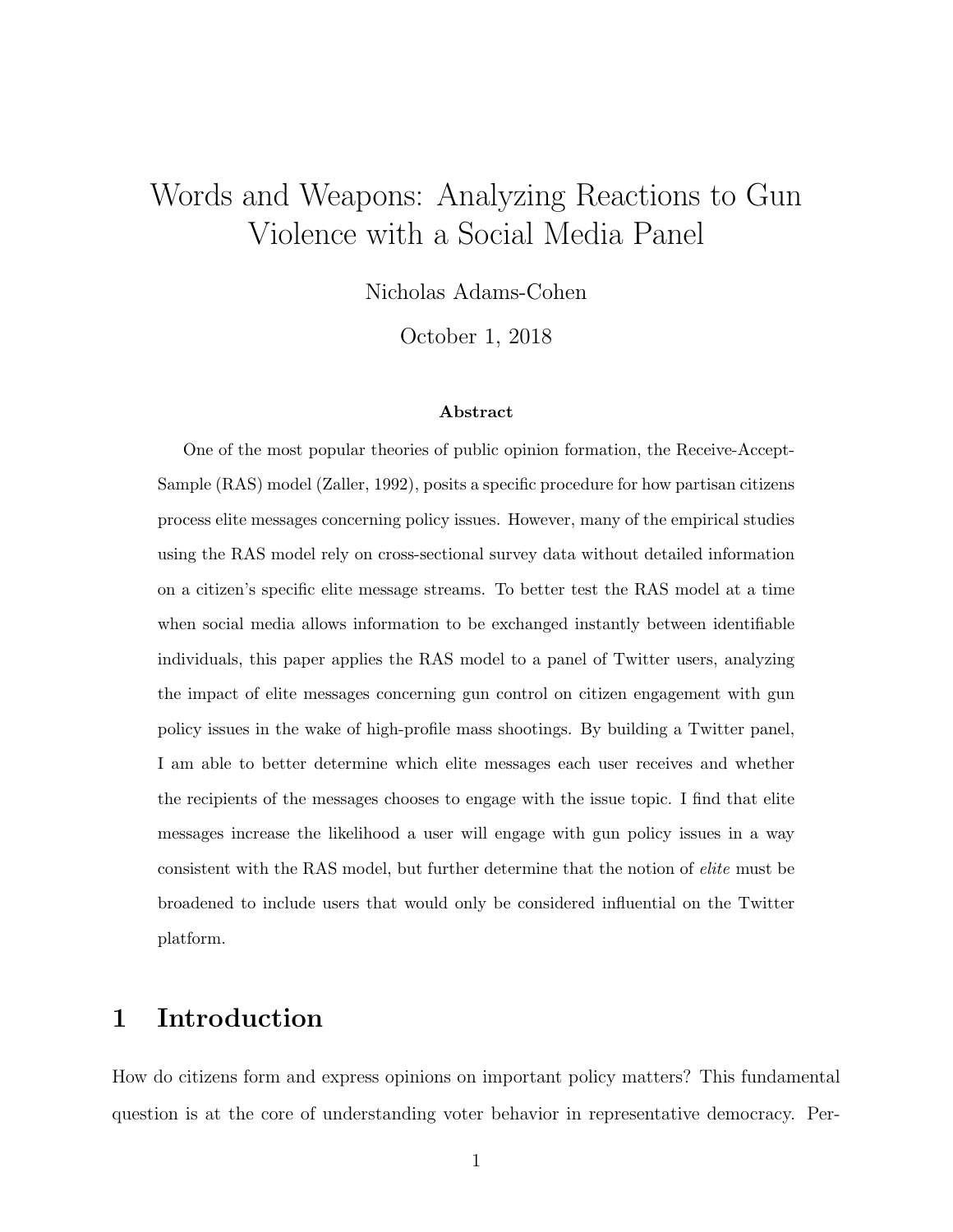haps the most influential modern theory of mass opinion formation is John Zaller's Receive-Accept-Sample (RAS) model described in The Nature and Origins of Mass Opinion (1992). The RAS model posits citizen opinion formation is based on the intersection of political elite messaging and a citizen's own ideological leaning. In the two decades since the book's release, scholars have further expanded and tested the RAS model by questioning Zaller's definition of political elites (Friedman 2012), broadening a citizen's ability to question the source of elite messaging (Kam 2012), and allowing for direct interactions between individuals (Malarz, Gronek & Kulakowski 2009).

While these are all important developments to the RAS model, it is also necessary to address the fact that, with the rise of social media, the medium of political communication has changed dramatically since the publication of Zaller's book. Social media websites are the modern Political Forum, a place where, for better or worse, over two-thirds of Americans receive and discuss news and current events as stories unfold (Shearer & Gottfied 2017). With social media, politicians can directly communicate with citizens, and users can finetune their incoming message streams. I explore the extent to which models of public opinion formation and issue engagement apply in the world of social media by using data from the Twitter platform, finding strong evidence that these models are still able to explain important patterns in how elite messaging influences citizen behavior. I further highlight a few important ways these theories differ in a social media setting, finding that non-conventionally defined elites often wield just as much influence over public opinion as conventional elites.

I analyze the implications of the RAS model by investigating a substantively important issue area: discussions of gun control policies in the wake of mass shootings. I focus on this issue-area for several reasons. First, mass shootings have a predictable pattern of elite messaging, with an inevitable increase in messages concerning gun policy by politicians and journalists following deadly shootings. Second, gun control is an "easy issue" in American politics (Carmines & Stimson 1980), making it simple for citizens to discern an elite's position towards gun legislation based on partisan leaning. Third, few previous studies track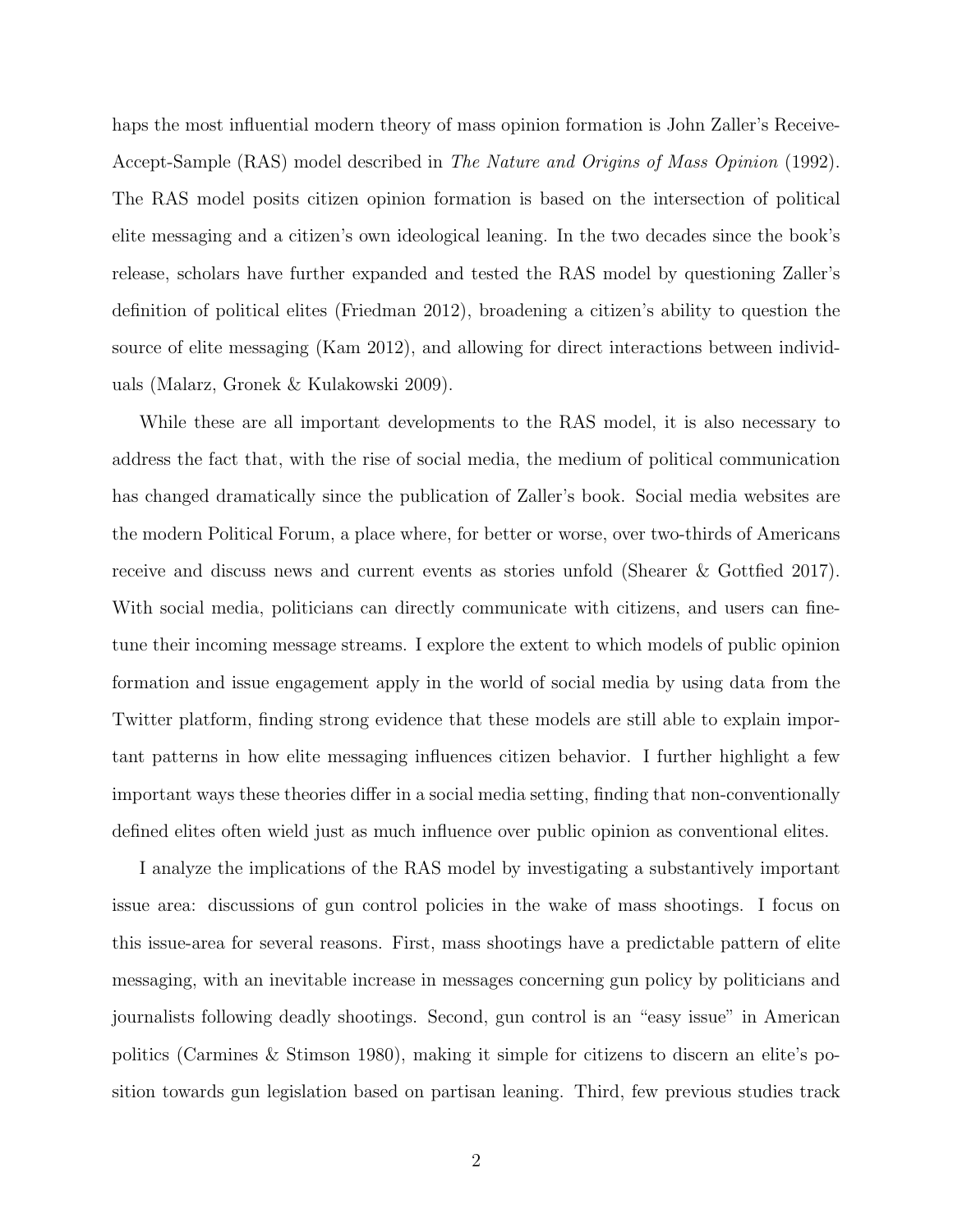individual-levels of engagement towards gun control in the wake of mass shootings, making it useful to further analyze the dynamics of conversations towards gun policy as America undergoes a distressing increase in the number of shootings each year.

Beyond simply testing theories of public opinion in a new environment, utilizing social media data allows for methodological innovations that can better evaluate key components of the RAS model, providing a richer and more robust understanding of American public opinion. While the RAS model describes a process where individual citizens receive and process different streams of elite messaging, many tests of this theory rely on aggregate cross-sectional survey data instead of large panel datasets. With cross sectional data, even if collecting a large sample at several points in time, it is extremely difficult to isolate whether an individual's exposure to a specific elite-message stream induces opinion change. Determining the particular set of elite messages an individual is exposed to is nearly impossible with survey methodologies, often requiring researchers to assume all individuals are subject to similar media streams. This was perhaps an innocuous assumption when Americans had relatively few choices over media channels, but in a world where social media allows individuals to fine-tune the exact source of their information, these assumptions can potentially result in a misleading understanding of public opinion and representative democracy.

Instead of using survey data, I create a large panel dataset of social media users on Twitter, tracking a selection of partisan individuals' tweet history over time. This allows me to solve many of the problems of cross-sectional survey research in analyzing issue engagement. By looking at a user's full Twitter history, I am able to pinpoint exactly when certain users become engaged with a policy topic. Additionally, by observing each user's 'friend list,' an enumeration of all accounts they follow, I am able to measure which elite message streams each user is exposed to. With a direct estimate of each user's incoming message stream and the ability to observe precisely when a particular user engages with an issue topic, social media data allows me to make better inferences with the RAS model than traditional cross sectional survey methodologies.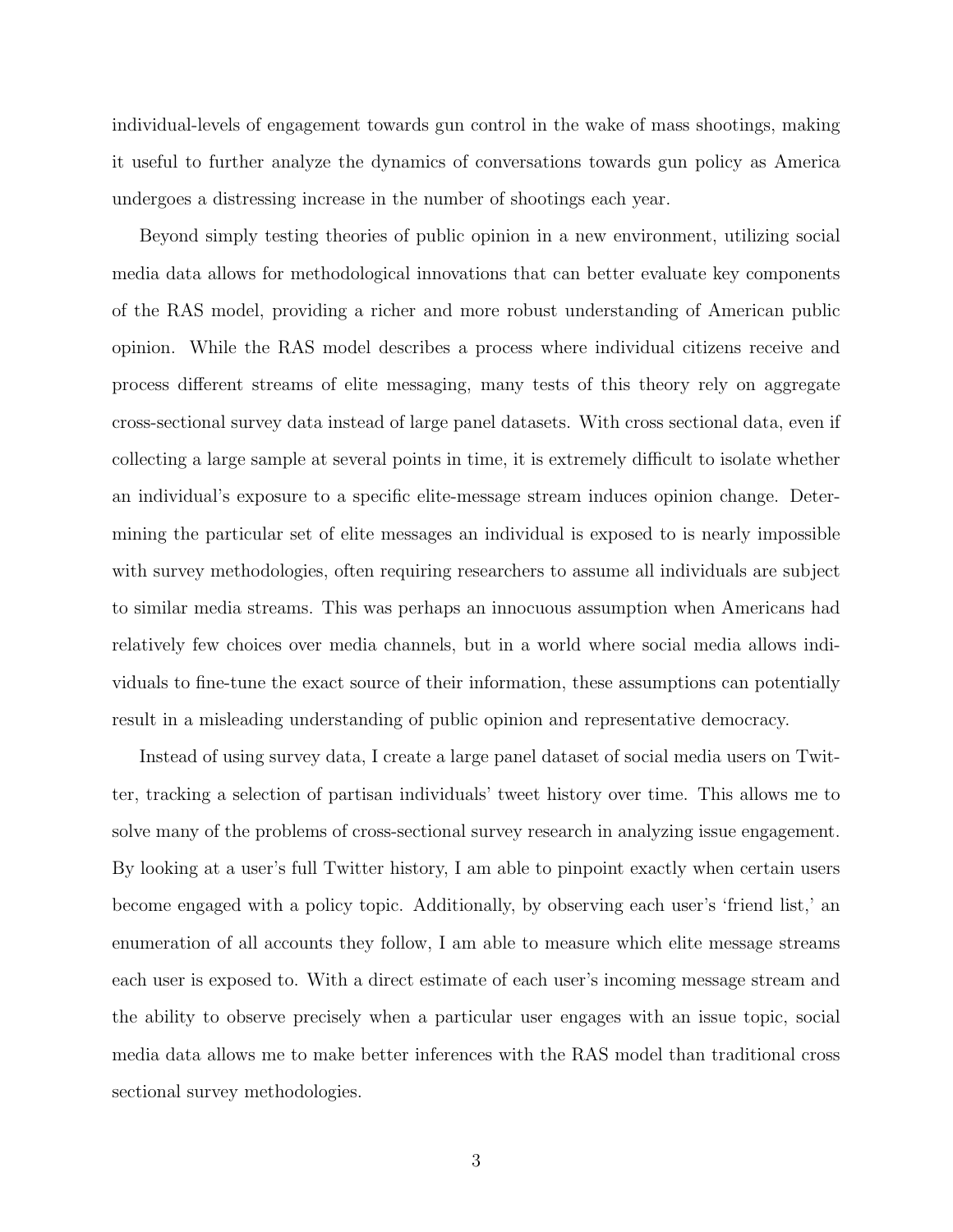In using social media text data to study conversations about gun policy, my paper follows an emerging literature at the crossroads of computer and political science. However, most previous studies using Twitter data to track public opinion and issue engagement collect text data with a researcher-specified filter, obtaining only those messages containing specific words, phrases, or hashtags. This introduces a sample-selection problem, as this datacollection methodology necessarily excludes the subpopulation who are active participants in the gun debate but who do not discuss the topic with the researcher-selected keywords. By examining the Twitter histories of a partisan panel, my work not only includes everyone discussing gun policies following a high-profile mass shooting, regardless of keywords, but further includes detailed information on users choosing not to discuss gun polices at all. This allows my analysis to not only highlight vocal citizens, but also those who choose to remain silent when gun violence occurs.

The remainder of the paper proceeds as follows. In Section Two, I describe how my current work fits in with theories of mass opinion formation and previous work on public opinion towards gun policies. In Section Three, I explain my data collection scheme and methodology. In Section Four, I test the key predictions of the RAS model before expanding the definition of political elites in Section Five. Finally, I conclude in Section Six.

### 2 Theories of Mass Opinion Formation and Activation

Central to many of the important questions in political science is understanding how and why citizens form and express opinions on crucial policy matters. One of the most influential books on public opinion is Zaller's The Nature and Origins of Mass Opinion (1992), which develops a precise and parsimonious model of mass opinion formation. In this work, Zaller outlines a "Receive-Accept-Sample" (RAS) framework. This model involves three steps: first an individual receives messages from partisan elites, who consist of politicians, journalists, and other policy experts (pg. 6). Second, citizens are more likely to accept those messages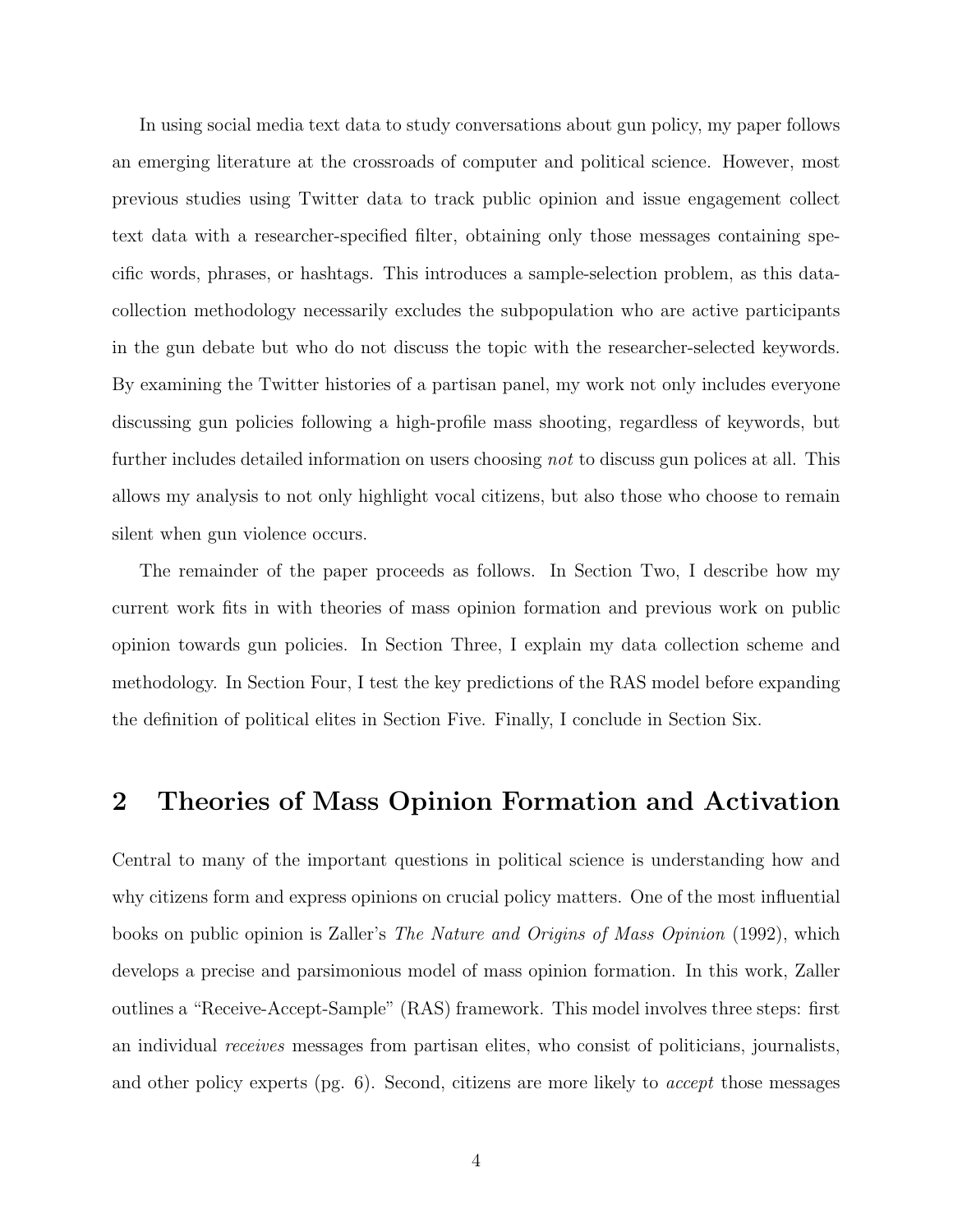from elite sources consistent with their own ideological leaning, filtering out most messages from the opposing party elites. Finally, when forced to evaluate their opinion towards a policy issue, they sample from their recently accepted messages. By mostly processing likeminded messages, partisan citizens will begin to reflect the policy attitudes of the partisan elite. In this way, elites act as an "information shortcut," allowing partisan citizens to hold ideologically consistent beliefs over a wide variety of policy areas (Lupia 1992, Lupia 1994, Popkin 1991).

Zaller continues by arguing that changes in public opinion can be explained by changes in elite messaging. This process is described in the context of a "two-sided information flow" model, where the intensity of Republican and Democrat messaging changes over time (1992, pgs. 185-215). This "two-sided information flow" model is especially useful in explaining how people form opposing opinions about controversial policy issues. In these debates, partisan elites compete fiercely over how they market their own party's solution, framing issues in a way that better supports their side of a policy debate (Baumgartner & Jones 1993, Chong & Druckman 2007). These elite messages are often filtered through the news media, which plays a critical role in disseminating partisan messages to the public (Sheufele 1999, Scheufele & Tewksbury 2007). One of the main problems in work looking at the "two-sided information flow" model is the difficulty identifying which citizens are exposed to which information flows, and researchers have traditionally been forced to make unrealistic assumptions that all citizens receive a similar set of messages in a given unit of time.<sup>[1](#page-0-0)</sup>

In some issue areas, topics are so strongly tied to ideology that opinion change is highly unlikely (Dunlap, McCright & Yarosh 2016). In spite of this, increased partisan messaging may still serve to reinforce pre-existing beliefs (Bennett & Iyengar 2008), and mass media messaging can influence public perception of an issue's salience (McLeod, Becker & Byrnes 1974, Mutz & Soss 1974). The "agenda-setting" power of elite messaging is especially pronounced in the wake of major events, which force the public to confront, update, or

<sup>&</sup>lt;sup>1</sup>There is an emerging literature exploring novel ways to measure "exposure" to media content. See Vreese and Neijens (2016) for an overview of developing methodologies.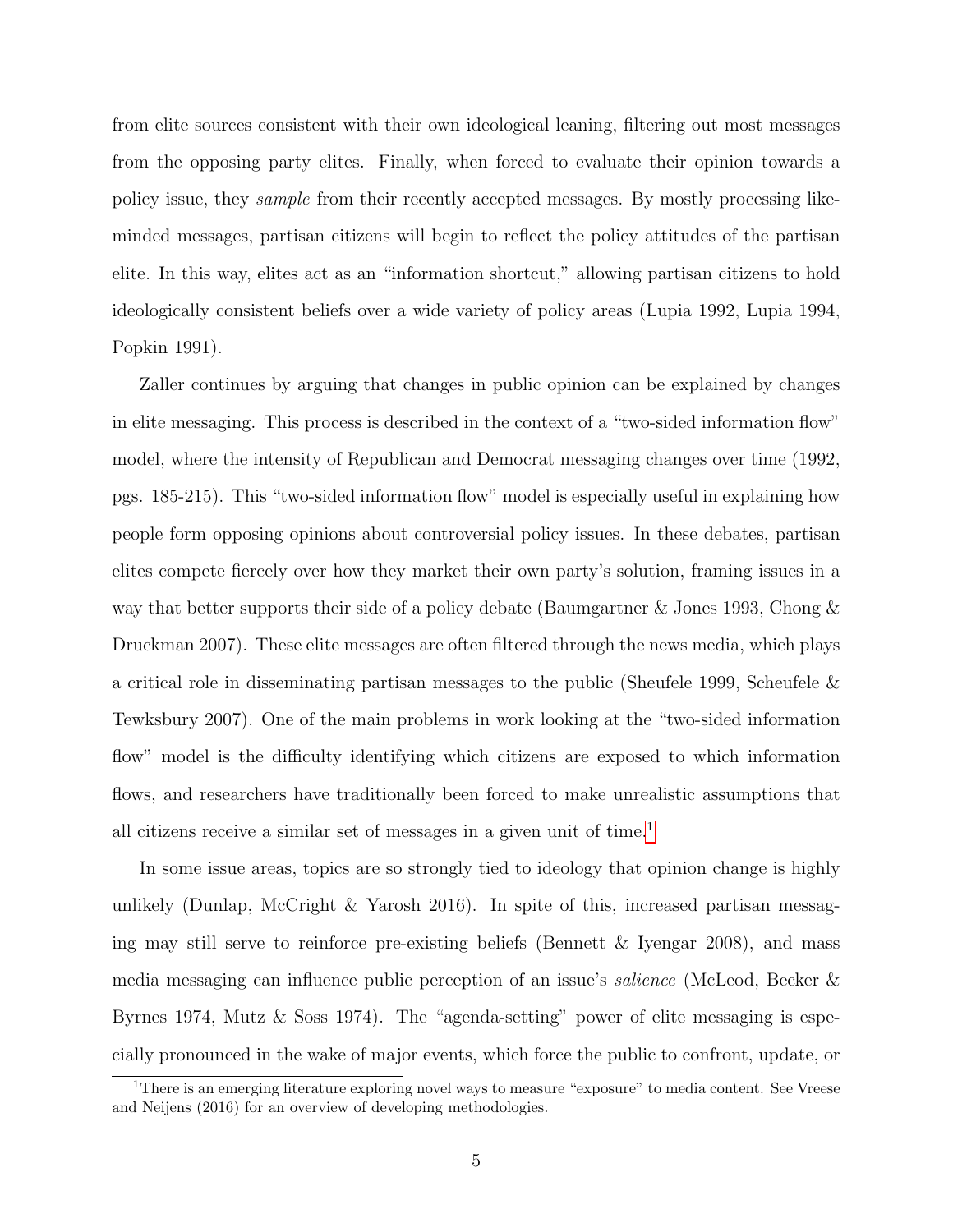reconsider their existing beliefs (Page & Shapiro 1992, Atkeson & Maestas 2012, Rogowski & Tucker Forthcoming). Most of the time, only a narrow subset of the population – so called "issue publics" – will engage with a particular issue (Converse 1964, Krosnick 1990, Hutchings 2003). However, in moments of crisis the population as a whole may find itself evaluating policy issues they might normally ignore (Downs 1972, Peters & Hogwood 1985). With the advent of social media, this news cycle can move extremely quickly, with specific stories having the power to rise and decay with extreme alacrity (Asur, Huberman, Szabo & Wang 2011). This makes it increasingly difficult to accurately collect snapshots of public opinion after major events with traditional survey methods.

#### 2.1 Mass Response to Gun Violence?

Theories of mass opinion formation and issue engagement are useful in considering how the public responds to gun violence. While there is normally a large participation gap in the gun policy debate, with a small number of extremely active gun owners representing a singleissue voting block capable of wielding an out-sized influence on gun laws (Spitzer 2007), mass shootings represent exogenous events that force American citizens to consider and reevaluate their opinions toward gun policy. These events consistently attract a large amount of media coverage, increasing the salience of gun control as an issue topic and prompting normally silent citizens to engage in discussions concerning gun regulation.

The gun policy debate can easily be described with Zaller's "two-sided message" model, with Republican and Democratic elites taking radically different stands on guns and crime in recent decades (Gimpel 1998, Haider-Markel & Joslyn 2003). There is, however, sparse evidence that in the wake of a mass shooting elite messaging induces opinion change. While there is empirical evidence that, in the aggregate, support for gun control legislation increases shortly after a major shootings (McGinty, Webster, Vernick & Barry 2013), only a few studies investigate individual-level changes in opinion. Newman and Hartman (Forthcoming) use CCES data and find that proximity to a mass shooting has an impact on individual opinions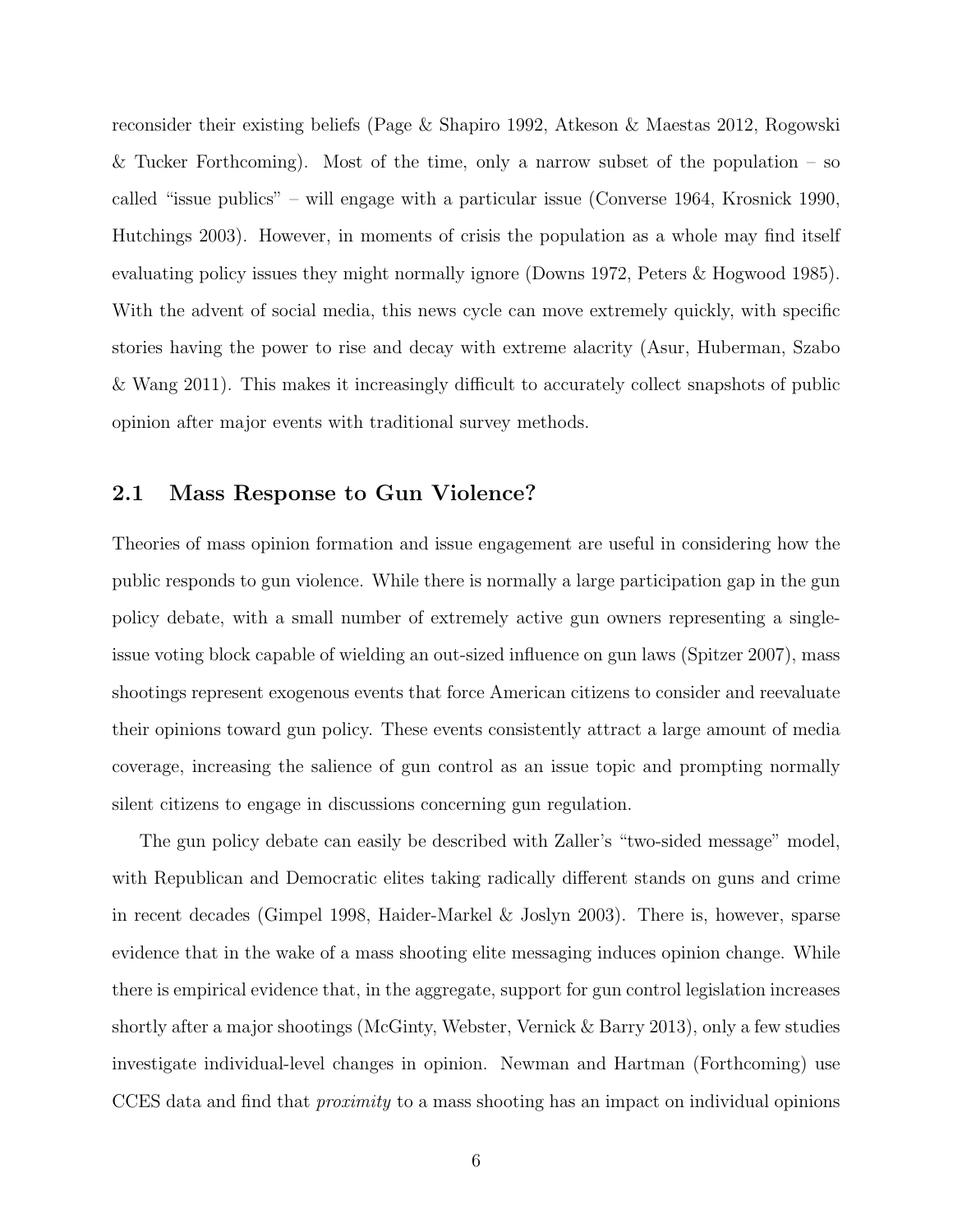towards gun control, but opinions are unlikely to change from prior attitudes. Rogowski and Tucker (Forthcoming) use a panel survey to measure whether the 2012 Sandy Hook shooting changed opinions on gun policy, concluding that the "shooting had little effect on public support for gun control" (pg. 9-10).

#### 2.2 Current Study and Hypotheses

Based on existing empirical evidence that partisan citizens are unlikely to alter their opinions towards gun control in the short-term following a mass shooting, the present study is not concerned with identifying opinion change. Rather, I strive to locate partisan actors who become "activated" – citizens who discuss gun control as an important policy in the wake of mass shootings.

I choose to investigate citizen engagement in the space of time following major shootings for two reasons. First, mass shootings represent exogenous events that inevitably increase the intensity of elite messaging on the gun control issue, allowing me to better test how elite messages impact an individual's likelihood of engaging with gun policy as an issue topic. Second, mass shootings focus national attention on gun policy, increasing the likelihood individuals will discuss gun legislation. I found it was important to focus my analysis on the days after a mass shooting given the normally large participation gap in the gun policy  $\alpha$  debate – a small number of pro gun-rights voters constantly engage with gun policy while citizens in support of gun regulation usually remain silent.

I proceed by examining whether citizen behavior on Twitter is consistent with the RAS model. Specifically, I test the following pair of hypotheses:

- 1. Hypothesis One (H1): After a mass shooting, users receiving more messages about gun control from elites are more likely to themselves tweet about gun control.
- 2. Hypothesis Two (H2): After a mass shooting, a partisan who receives more messages from *elites of the same party* is more likely to tweet about gun control. Messages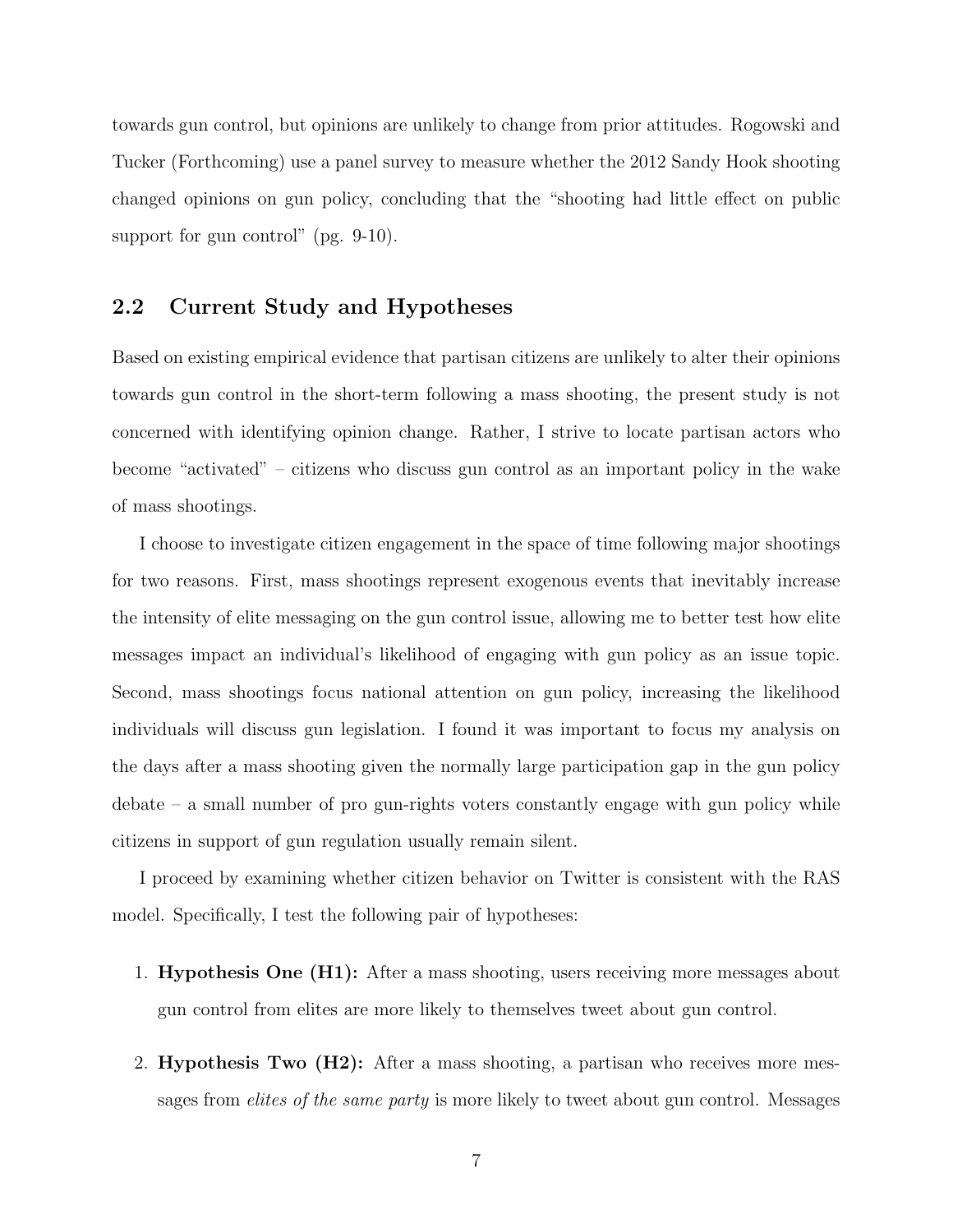from elites of the opposing party are less likely to be accepted, and will not be associated with the partisan sending more messages about gun control.

In The Nature and Origins of Mass Opinion, Zaller outlines a relatively narrow definition of elites. However, later empirical work points to the importance of other actors in shaping public opinion (e.g. Friedman, 2012). On Twitter, 'influencer' status is determined largely by a user's ability to disseminate their messages to a large number of followers. While many of these users have the 'verified' status, there are also a large number non-verified users that manage to attract a large following. While not traditionally defined 'elites,' these users may still be able to influence public opinion on Twitter. Thus, I test a third hypothesis:

1. Hypothesis Three (H3): Influencers that are not considered traditionally defined elites will affect users in a way similar to traditionally defined elites.

I test these hypotheses with a unique set of Twitter data. I describe these data and my identification strategy in the following section.

### 3 Data and Methods

The main weaknesses present in empirical work using the RAS model are 1) the difficulty in measuring elite information flows, 2) estimating which citizens receive these messages, and 3) uncertainty as to when certain issues will become important in the public discourse. Compounding these issues is the high difficulty and costs in running large panel surveys, with most empirical work instead relying on cross-sectional samples.

By using a Twitter panel, my data and methodology are uniquely suited to overcoming these limitations, and can offer direct empirical tests of the predictions offered by the RAS model. This section briefly describes the source of my social media data and how I processed the data for analysis.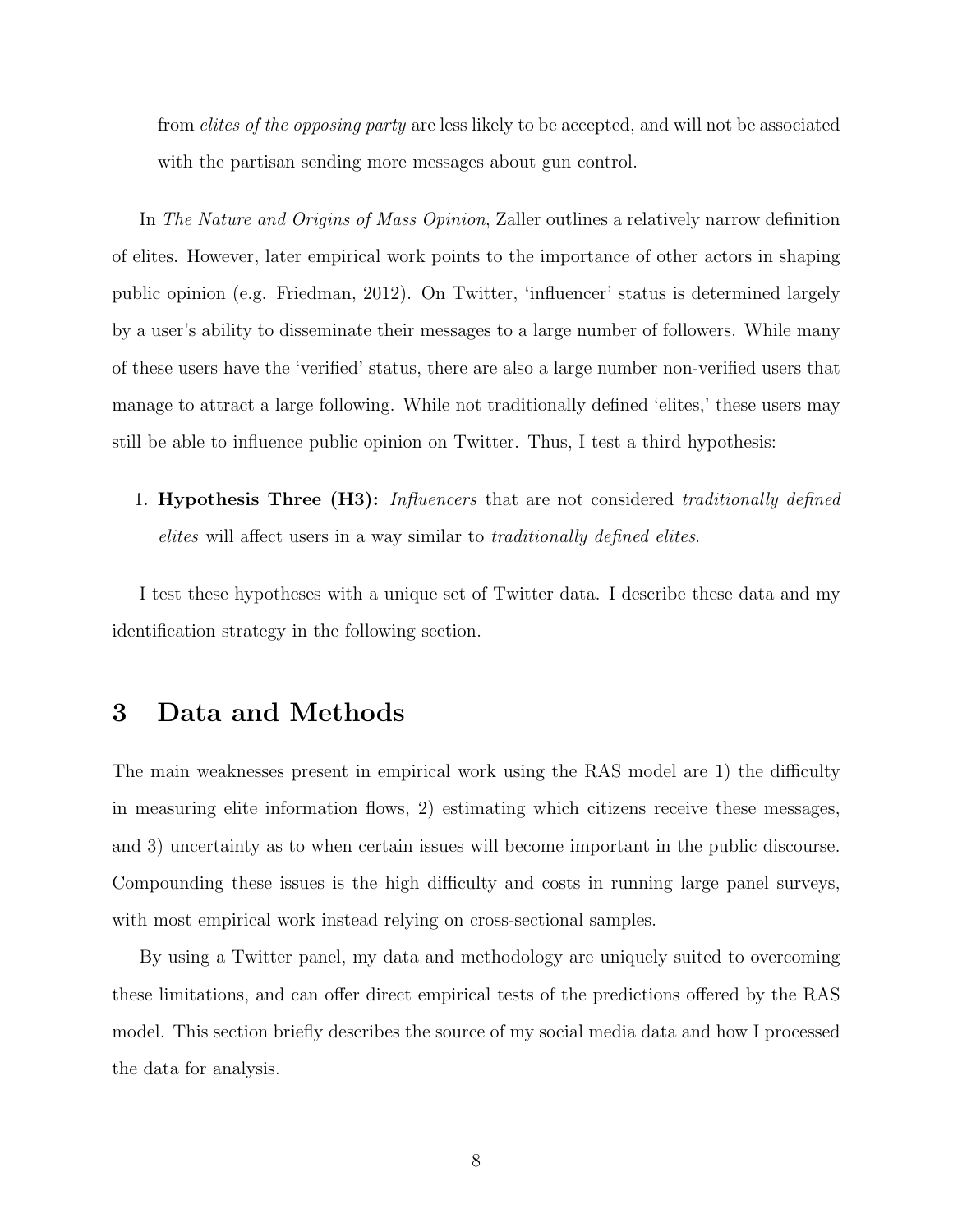#### 3.1 Advantages of a Twitter Panel

Twitter has become an increasingly useful source of text data in political science, used for such various purposes as tracking elections (Larsson & Moe 2012, Tumasjan, Sprenger, Sandner & Welpe 2013), gauging levels of political participation (Boulianne 2015), and measuring public opinion (O'Connor & Routledge 2010, Beauchamp 2017). The most popular method to obtain Twitter data is via the Streaming Application Program Interface (API), which allows researchers to obtain tweets matching certain criteria as they are sent in near real-time.[2](#page-0-0)

To utilize the Streaming API, researchers must specify criteria for the tweets they wish to track. When monitoring issues, this is often done by specifying a series of track words, terms and phrases tied to a specific issue or event, using the Streaming API to obtain tweets mentioning one or more of these track words. However, in many circumstances it is difficult to predict which words will capture conversations about a specific event, and not until an event is unfolding will people gravitate towards specific words and phrases to describe the incident.[3](#page-0-0) Though cutting-edge data collection schemes have begun utilizing dynamic keyword algorithms to predict new keywords as events unfolds, the fact that the Streaming API prevents access to historical data means one cannot obtain old tweets with new 'learned' keywords, preventing these schemes from collecting initial conversations about unexpected, breaking events.

A more fundamental problem with using the streaming API to analyze issue engagement is that one *only* obtains tweets featuring the **track words**, necessarily selecting on the dependent variable. That is, data obtained from the Streaming API by construction only includes users choosing to discuss a specific issue topic in a certain way, and will never include information about users choosing not to tweet about the particular issue. Unless it

<sup>&</sup>lt;sup>2</sup>It is important to note that data obtained the Twitter Streaming API does not grant researchers access to the full universe of messages, with rate limits preventing researchers from obtaining all messages containing a researchers track words.(Morstatter, Pfeffer, Liu & Carley 2013)

<sup>3</sup>On Twitter, this is most apparent by noting that, during a breaking event, only one or two hashtags will become 'trending,' with future tweeters encouraged to use those particular hashtags to discuss.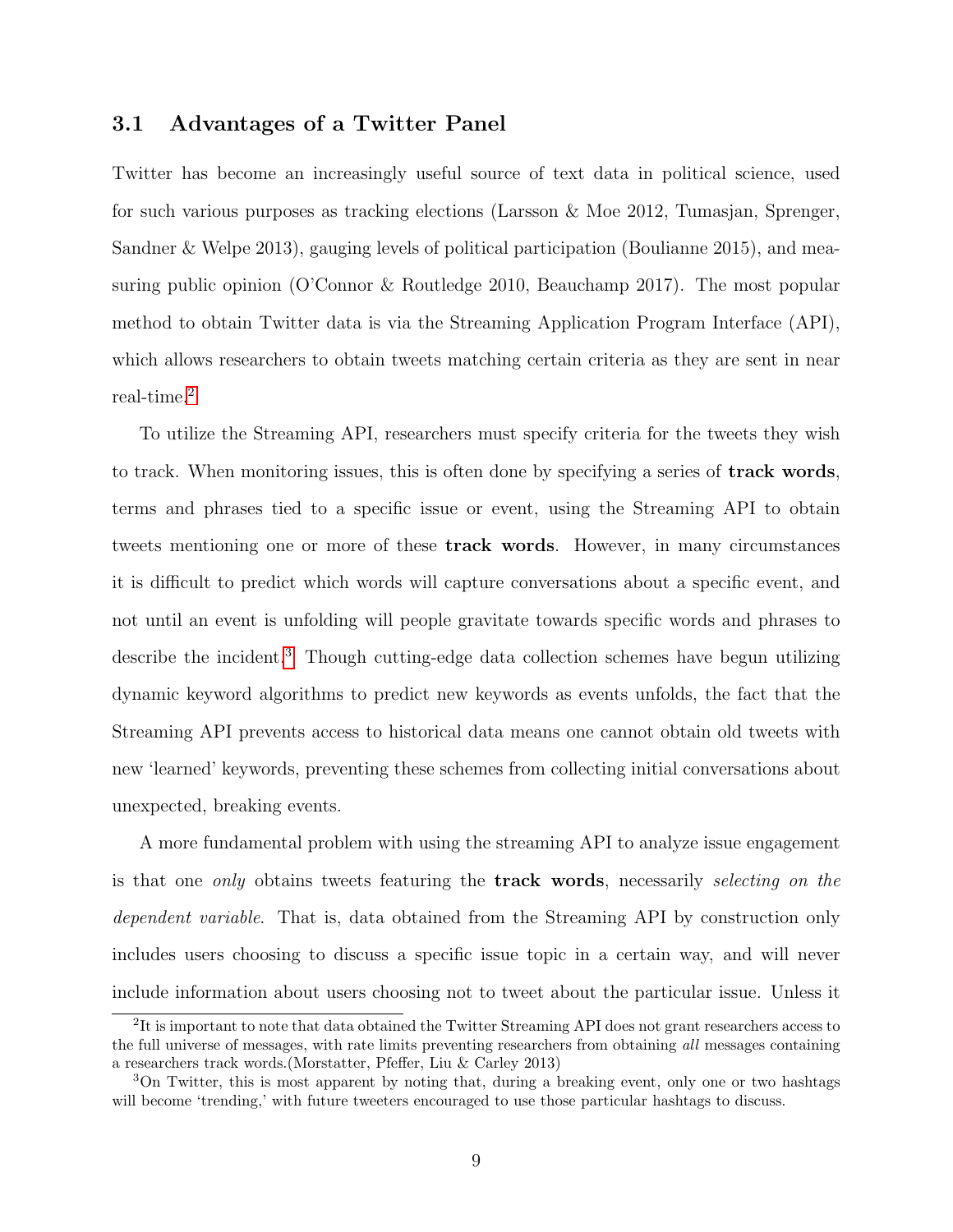is random which populations choose to discuss or not discuss the issues under analysis, this sampling bias can lead to misleading results.

### 3.2 Collecting the Twitter Panel

To overcome this limitation, I create a panel of Twitter users, none of whom were selected on the basis of discussing gun control policy. This allows me to avoid selecting on the outcome of interest.

In build this panel by first locating a group of users who discuss general political issues and have clear partisan leanings. I make this sampling decision because, although I do not want to select a panel based on a user's proclivity to discuss gun policy issues, I do want to ensure a panel with politically engaged users. To this end, I used the Streaming API to locate users discussing either of the two political parties during the 2016 election and explicatively mention affiliation with a political party or ideology in their Twitter profile.<sup>[4](#page-0-0)</sup> In total, [5](#page-0-0)5,674 users fit these criteria: 24,219 Democrats and 31,455 Republicans.<sup>5</sup>

After locating a large group of politically active partisans, I pulled each user's Twitter history from the Search API. Unlike the Streaming API, the Search API allows a researcher to obtain a user's full history of Twitter messages, not simply those messages matching certain specified keywords.<sup>[6](#page-0-0)</sup> I also use the Search API to pull additional information about each user, such as their number of followers and their entire friend list. The friend lists index the full set of accounts a particular user follows. This information is critical in analyzing issue engagement with the RAS model, as it allows me to track each users source of incoming information.

<sup>&</sup>lt;sup>4</sup>The population of interest is strong partisans, and thus my inferences are made in particular regard to this subpopulation. In the RAS model, it is necessary to be certain of a user's partisan leaning, and this sampling procedure represents the best way I can ensure each user's partisan leaning is correctly identified.

<sup>&</sup>lt;sup>5</sup>Users clearly not residing in the United States (based on time-zone and location information) were filtered out of the final panel.

<sup>&</sup>lt;sup>6</sup>The Search API limits a pull of a specific user's history to their last 3200 tweets. One issue using the Search API is the large time-cost: the Search API is subject to strict rate-limits, making it difficult to collect information on a large number of users. This limited the number of users I could feasibly include in my panel. I pulled each user's history twice, once in January 2018 and again in April 2018.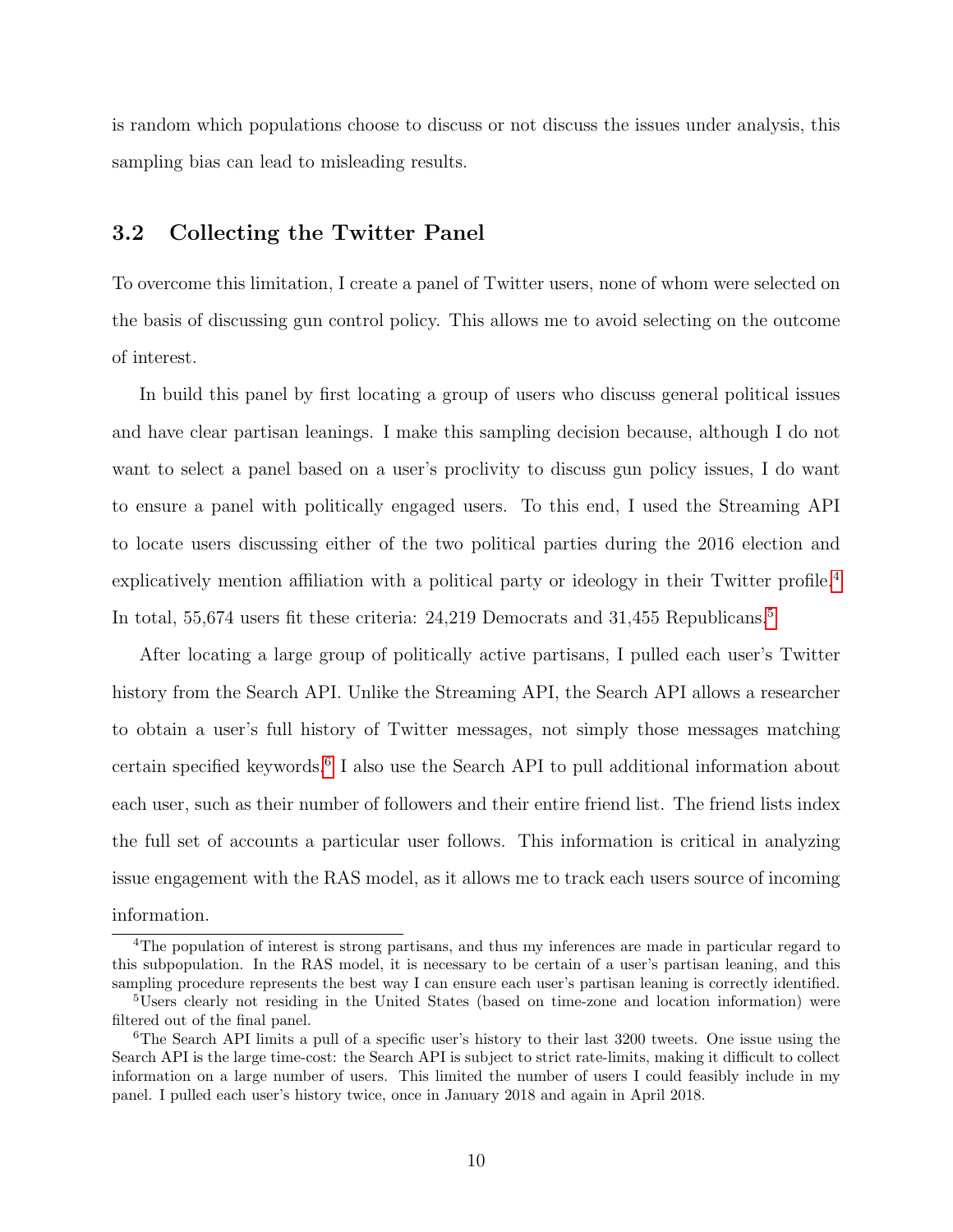#### 3.3 Elite Messages About Gun Policy

To supplement the panel data, I also collect tweets from the Streaming API, obtaining messages from users beyond my panel that contain keywords about gun policy and gun control.[7](#page-0-0) This monitor allowed me to capture many of the conversations concerning gun policies in the wake of major shootings, which I then merged with each panel user's friend list to estimate the number and source of gun policy messages each user was exposed to after a shooting. The monitor ran from September 2017 to May 2018, and captured tweets about gun control following the Las Vegas mass shooting on October 1, 2017 and the Parkland High School shooting on February 14, 2018.

One problem with relying on the Streaming API to collect data about gun rights during major shootings is the issue rate limiting. Rate limits are triggered when a monitor makes too many calls to the API, resulting in a  $15$ -minute penalty.<sup>[8](#page-0-0)</sup> While on most days, there was not enough traffic to make rate limiting an issue, on the days immediately following a major shooting, the Twitter population sent a large enough volume of tweets containing my selected keywords to trigger rate limiting. This means I cannot guarantee the full range of elite messages on the first few days following a shooting. However, given I measure fewer elite messages precisely at the moments users in my panel are most likely to send their own messages about gun violence, this data censuring biases *against* my hypotheses, allowing any evidence that elite messages about gun control increase the probability a user themselves tweets about gun policies to be interpreted as a conservative estimate.

In order to utilize the RAS model, I need two additional pieces of information about each received message: whether the tweet originates from a member of the political elite and the ideological leaning of the message sender. In order to label a user as being a member of

<sup>7</sup>These trackwords were: 'gun control' , 'gun violence' , 'firearm control' , 'firearm regulation' , 'second amendment' , '2nd amendment' , 'concealed carry' , 'conceal carry' , 'conceal and carry' , 'concealed weapon' , 'shooting' , 'gun rights' , 'gun ownership' , 'gun safety' , 'gun regulation' , 'handgun' , 'arms control' , 'gun regulation' , 'access to guns' , 'gun policy' , 'gun policies' , 'gun law' , 'right to bear arms' , 'right to keep and bear arms', 'NRA', 'national rifles association', ' $#2a'$ 

<sup>8</sup>See https://developer.twitter.com/en/docs/basics/rate-limiting.html for details.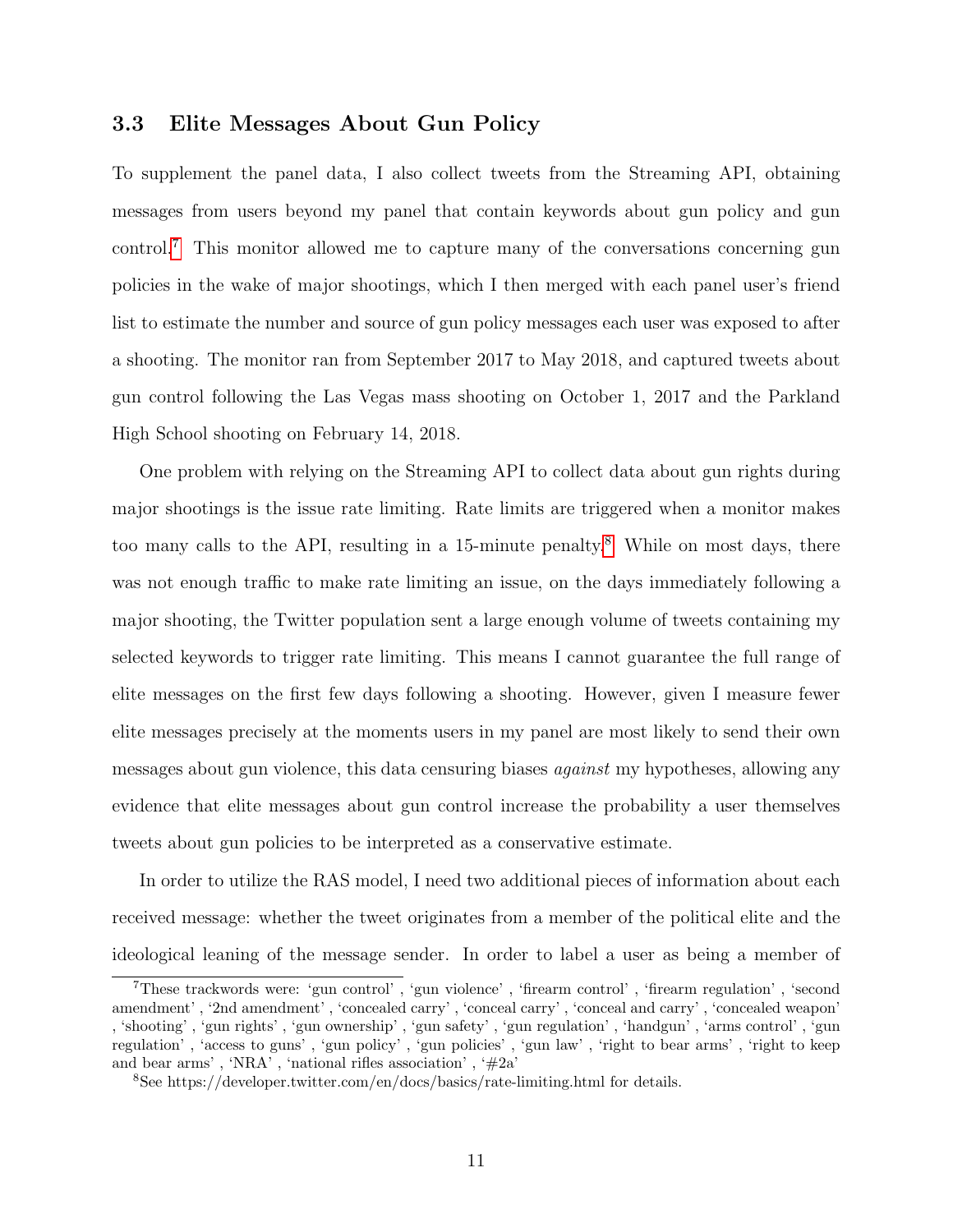the political elite, I use the Twitter "verified" status. Verified users are individuals Twitter determines are people "of public interest," most often users in "music, acting, fashion, government, politics, religion, journalism, media, sports, business, and other key interest areas."[9](#page-0-0) While this notion of elite is broader than Zaller's original conception of the political elite, it encompasses this group, as nearly every elected official in Congress and all major news organizations and interest groups have verified accounts.[10](#page-0-0)

To categorize the ideology of the message sender, I use labels estimated with Pablo Barberá's methodology described in "Birds of the Same Feather Tweet Together" (2015).<sup>[11](#page-0-0)</sup> To briefly summarize, Barberá's method takes advantage of each user's follower network to predict the likelihood a user is a Republican or Democrat. Intuitively, the more Republicans one follows, the more likely that user is labeled a Republican, and vice versa for Democrats.

In total, 994,857 friends of the users in my panel tweeted about gun control in the 28 days following the Las Vegas and Parkland shooting.<sup>[12](#page-0-0)</sup> 120,681 of these friends were 'verified' users, and I was able to merge 38,508 of these 'verified' users with Barberá's ideological labels: 25,939 democrats and 12,569 republicans. This group represents the potential incoming message stream each panel user was exposed to after each shooting.

In addition to serving as an estimate of how many messages each user receives about gun policy after major shootings, the Streaming API data serves a second equally important purpose: allowing me to observe the phrases and keywords elites use to discuss gun policy. By performing a variety of unsupervised keyword extraction algorithms, I was able to locate a set of words and phrases across each shooting event that indicated conversation about gun policy. These keywords allowed me to filter through the large variety of issues each panel user tweeted about, extracting only those messages concerning gun control and legislation.<sup>[13](#page-0-0)</sup>

<sup>9</sup>From https://support.twitter.com/articles/119135.

 $10$ See https://twitter.com/verified/lists/ for a selection of verified users on Twitter.

 $11$ I thank Barberá for granting me access to his dataset.

<sup>12</sup>I only analyzed friends that appear in at least ten different panel user's friends list.

<sup>&</sup>lt;sup>13</sup>I used the package UDPIPE (Straka & Straková 2017) to run these keyword extraction algorithms. This procedure involved breaking the text into individual tokens and using a part-of-speech tagger to extract all nouns. I then located the most commonly occurring unigrams and bigrams in the tweets sent in the wake of Las Vegas and Sutherland Shootings, removing any keywords that were specific to a particular shooting.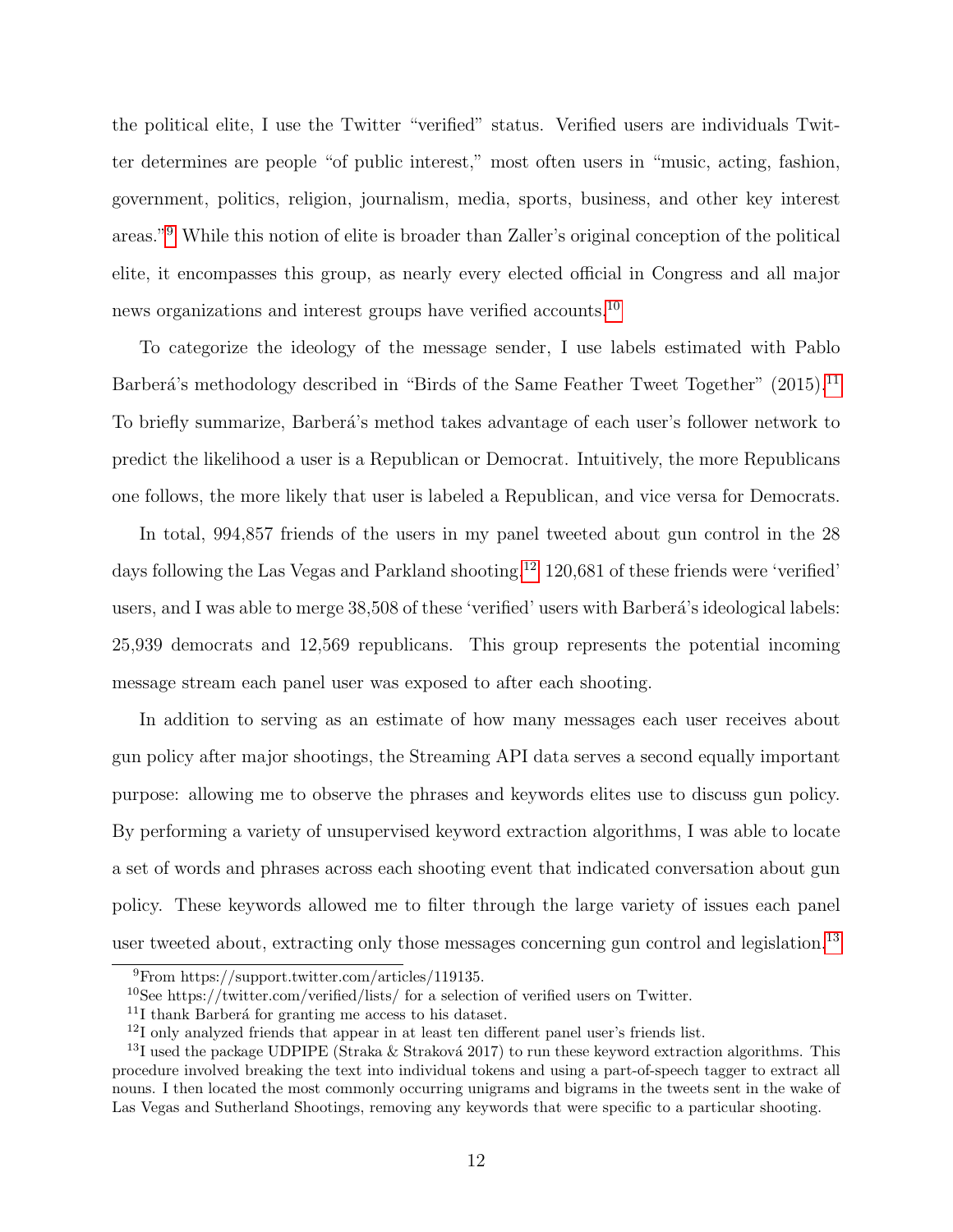Combining the information I collect from the Search and Rest API allows me to observe detailed information about each user's tweet history and incoming elite message stream on a particular day. I aggregate all data to the day level, and each row of my panel dataset includes both the number of messages a user sends and receives from partisan elites concerning gun control.

### 4 Testing The RAS Model

In order to estimate whether elite messages concerning gun control increase the likelihood an individual will tweet about gun policy themselves, I use a binary probit regression estimator with time-level fixed-effects. I divide my panel of 55,674 users over the 28 days following the Las Vegas and Parkland mass shooting. My outcome of interest is if, over the course of a day, a user sends at least one tweet about gun policy. For my primary analysis, I convert this to a binary indicator taking on the values zero or one.

The independent variable of interest is the number of tweets concerning gun policy each user receives from elites, and I additionally add several time-invariant control variables. The equation I estimate is as follows:

 $Prob(y_{it} = 1) =$ 

$$
\Phi\big(\beta_0+\beta_1 message_{it}+\beta_2 friends_i+\beta_3 follows_i+\beta_3 GOP_i+\beta_4 ActivePrePeriod_i+\beta_5 day_t+\epsilon\big)
$$

where i indexes users and t indexes time.  $y_{it}$  is the main outcome of interest: a binary indicator measuring whether or not individual i tweeted about gun control on day t. In testing the RAS model,  $\beta_1$  is the primary coefficient of interest, as this estimates the impact of receiving elite messages concerning gun policy on the probability an individual tweets themselves about gun control.

I also control for a number of time-invariant control variables. Most importantly, I control for the number of elite accounts each user follows. This is an important variable to include in my model specification, as it is entirely possible that what is ultimately driving a user's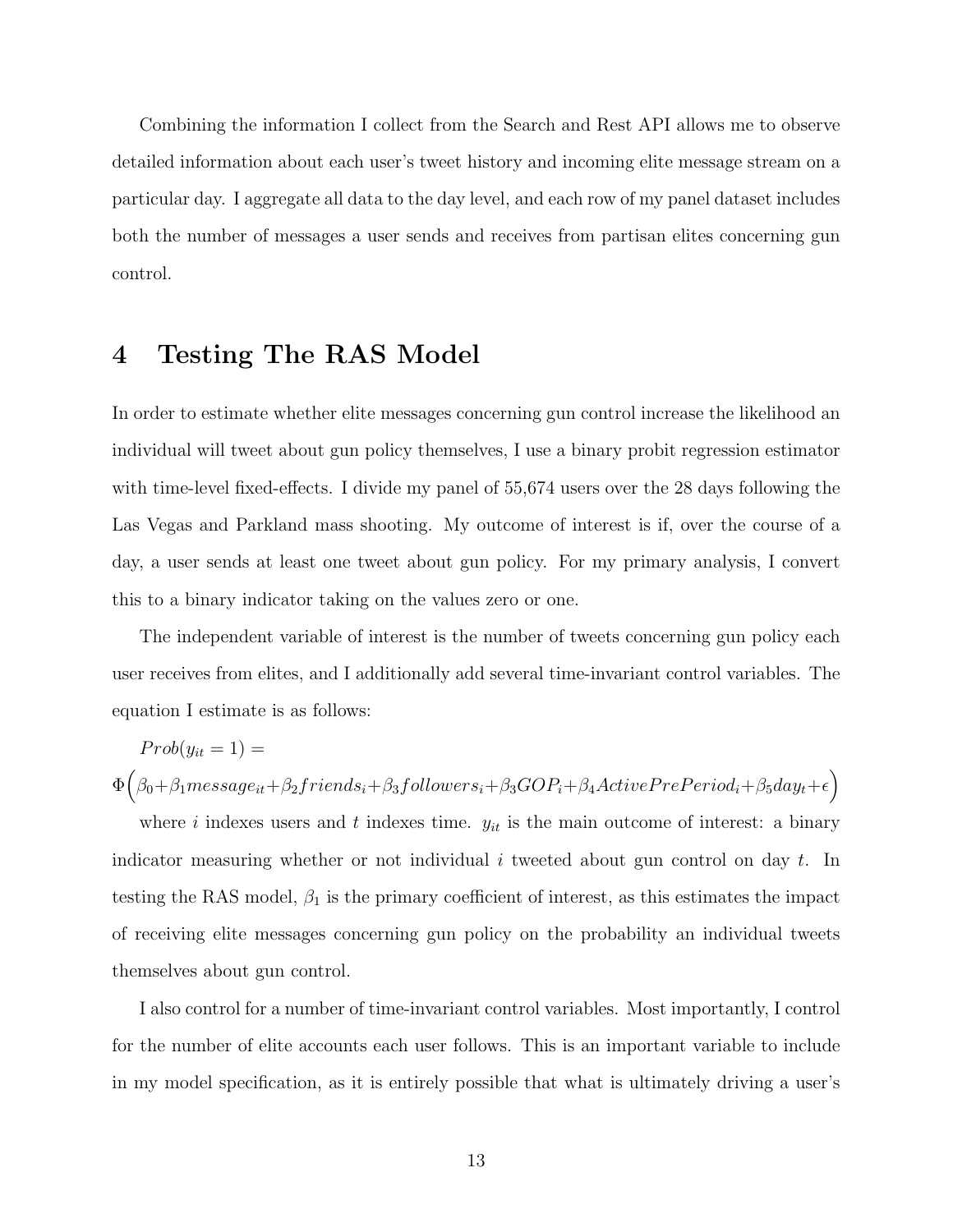predilection to tweet about gun control is the initial decision to follow elites, not the number of messages they receive from elites. By controlling for the number of elite users followed, I am able to identify the impact of receiving elite messages across individuals following similar numbers of elite accounts.

Additionally, I control for the user's party identification, their number of followers, and whether or not they were *active in the pre-period*, which I define as having tweeted about gun policy in the two months prior to the mass shooting. The distribution of each user's number of followers, number of elite friends, and number elite messages received each follow a power distribution, so all these variables are transformed with a  $log(x+1)$  transformation. Finally, I include time-level fixed effects, to control for the fact that the Twitter community sent more messages about gun control in the early days following a mass shooting.

#### 4.1 Elite Influence on Discussions of Gun Policy

My methodology allows me to test the two core predictions of the RAS model using Twitter data: 1) users receiving messages from elites are more likely to tweet themselves about an issue topic and 2) users are more likely to accept messages from elites of the same party.

I begin by considering the first process in isolation: is the number of elite messages a user receives about gun policy, regardless of the partisanship of the sender, positively correlated with the probability the user sends their own message about gun policy? I present the results of this analysis in Table [1,](#page-14-0) which includes four model specifications. Models one and two model gun policy conversations in the 28 days following the shooting Las Vegas shooting on October 1, 2017 at Mandalay Bay Resort while models three and four look at the 28 days following the Parkland, Florida school shooting on February 14, 2018 at Marjory Stoneman Douglas High School. Analyzing two separate but similar incidents helps confirm that the results are not due to the specific circumstances of a single event, but rather a general trend. In models one and three, the dependent variable represents any user tweet concerning gun policy, including retweets, while models two and four restrict the outcome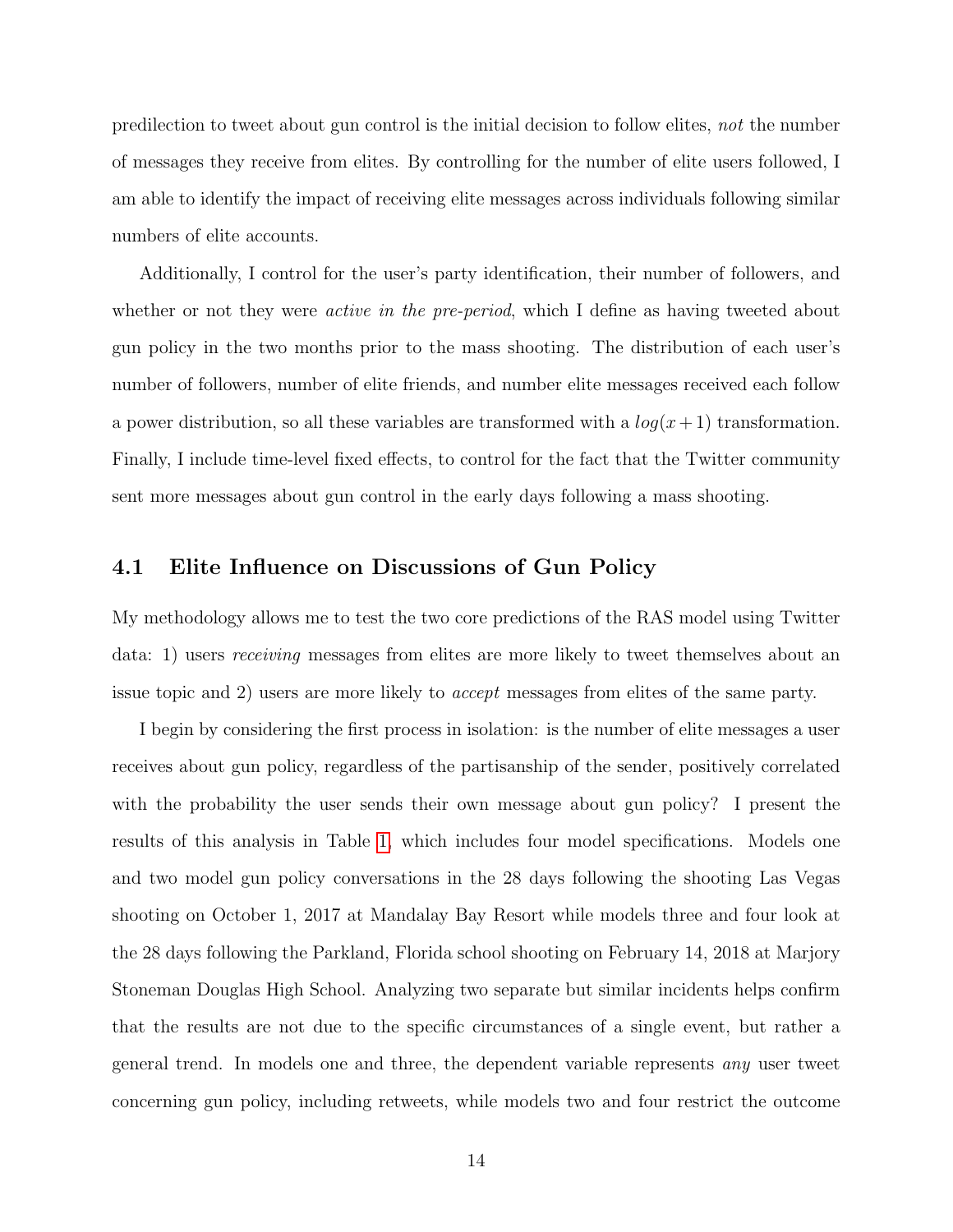|                          | Dependent variable:     |                |                   |             |
|--------------------------|-------------------------|----------------|-------------------|-------------|
|                          | Tweet About Gun Control |                |                   |             |
|                          |                         | Vegas Shooting | Parkland Shooting |             |
|                          | All                     | No Retweets    |                   | No Retweets |
|                          | (1)                     | (2)            | (3)               | (4)         |
| Intercept                | $-1.28$                 | $-2.08$        | $-1.57$           | $-2.27$     |
|                          | (0.02)                  | (0.03)         | (0.01)            | (0.03)      |
| Elite Messages           | 0.19                    | 0.15           | 0.21              | 0.16        |
|                          | (0.00)                  | (0.01)         | (0.00)            | (0.01)      |
| <b>Active Pre-Period</b> | 0.64                    | 0.87           | 0.72              | 0.84        |
|                          | (0.01)                  | (0.03)         | (0.00)            | (0.01)      |
| GOP                      | $-0.02$                 | $-0.05$        | 0.02              | $-0.03$     |
|                          | (0.01)                  | (0.01)         | (0.00)            | (0.01)      |
| Elite Friends            | Yes                     | Yes            | Yes               | Yes         |
| Followers                | Yes                     | Yes            | Yes               | Yes         |
| Log Likelihood           | $-108486.90$            | $-27042.34$    | $-300592.96$      | $-62879.10$ |
| N                        | 55,674                  | 55,674         | 55,674            | 55,674      |
| Т                        | 28                      | 28             | 28                | 28          |

<span id="page-14-0"></span>Table 1: The Effect of Elite Messaging On Tweeting About Gun Control

to original tweets, excluding retweets. As writing an original message about gun control is a more costly action, examining the elite influence on this behavior is in some ways a stricter test of the RAS model.

In Table [1,](#page-14-0) I find positive and statistically significant elite messages coefficients across each model specification. This shows that the number of elite messages concerning gun policy a user receives is positively correlated with the probability the user sends their own message about gun policy. This result holds when I restrict attention away from retweets, indicating that elite messages increase the probability a user will write their own, original message concerning gun policy. In the case of the Las Vegas shooting, going from receiving no elite tweets about gun control to ten elite tweets (the median) raises the probability a user sending their own tweet about gun control on a given day by 4.85% (1.05% excluding retweets), and in the case of Parkland, raises the probability by 6.96% (1.63% excluding retweets). Figure [1](#page-15-0) visualizes how an increased number of elite tweets increases the probability a user sends their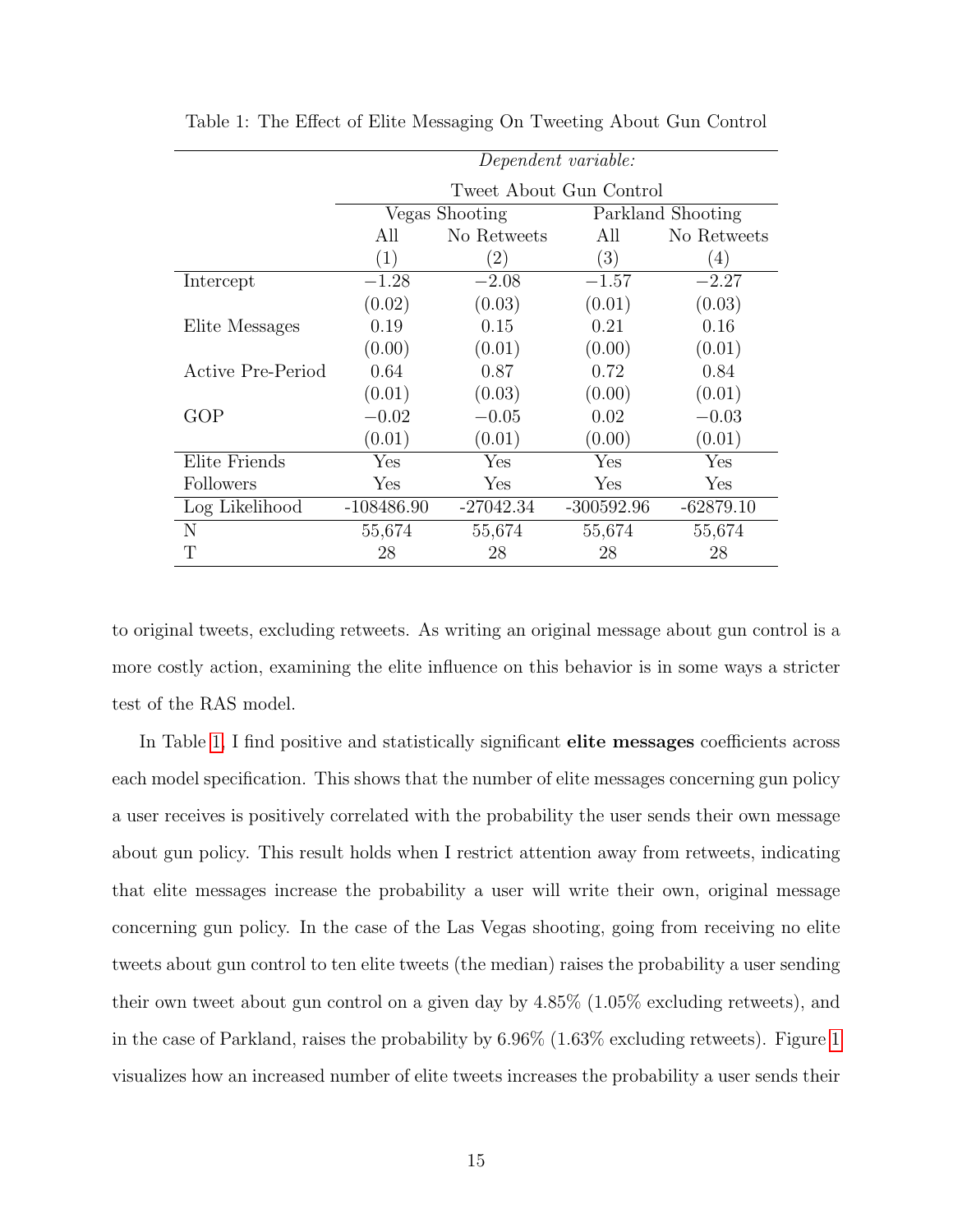

<span id="page-15-0"></span>Figure 1: The Impact of Elite Messages on the Probability of Tweeting About Gun Control



own tweet about gun control in each model specification.[14](#page-0-0)

It is important to note that all these effects all represent conservative estimates given rate limiting prevented me from collecting the full universe of incoming elite messages on precisely the days with the most Twitter traffic. As these days also represent the moments panel users were most likely to send a tweet about gun policy, this biases against finding a positive impact between the number elite messages received and a user's probability of tweeting about gun control.

Turning to the other variables in Table [1,](#page-14-0) I find a large negative intercept across each model specification. This indicates that, overall, each user has a low-likelihood of sending a message about gun control on a given day. This is to be expected given my data collection scheme – users in my panel were *not* selected on the basis of their predilection to tweet about

<sup>&</sup>lt;sup>14</sup>To calculate these probabilities, I consider a democrat user tweeting on the second day after a shooting who did not tweet in the pre-period and has the mean number of elite friends and followers as the users in the panel.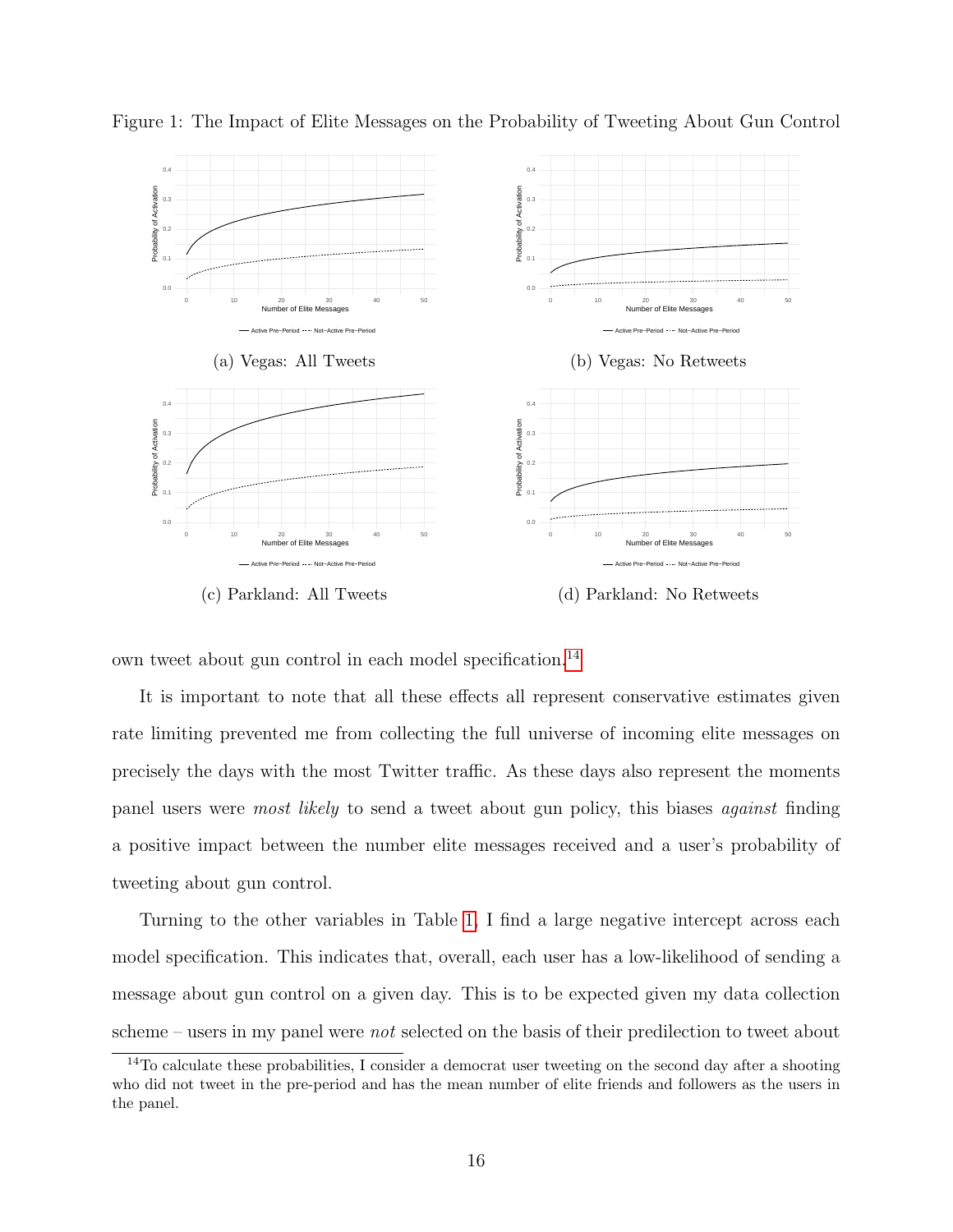gun policy related issues. Indeed, the large, positive, and highly significant Active Pre-Period coefficient demonstrates that users who previously tweeted about gun control in the two months prior to a shooting had a much higher chance of tweeting about gun control in the aftermath of both shootings. It is important to note if I collected data from the Streaming API in the fashion of most studies utilizing Twitter data to track issue engagement, these would be the *only* users that I could analyze. As Figure [1](#page-15-0) demonstrates, restricting attention to this subpopulation overestimates the probability a given user will tweet about gun policy.

Overall, the results in Table [1](#page-14-0) are consistent with the RAS model – users receiving more messages from *elite* accounts concerning gun control were more likely to themselves tweet about gun control. These effects are attenuated given the missing elite message data, providing even stronger evidence in favor of my first Hypothesis (H1).

#### 4.2 Impact of Partisan Messaging

The second core process described in Zaller's RAS model is the tendency of partisans to *accept* mostly their own party's elite messages and *resist* the opposing party's elite messages. To test this behavior in my current study, I ran the binary probit regression outlined above, but differentiated between the partisan source of the elite message. For a Democrat user, I define Own Party Elite Messages as a message from a Democrat elite and Opposing Party Elite Messages as messages from a Republican elite, and vice versa for Republican users. Once again, I control for the number of elite accounts followed, specifying the partisanship of each elite account.

I run a total of four models. Models one and two look at conversations following the Las Vegas shooting, differentiating between the subpopulation of Democrat and Republican users respectively. Models three and four provide the same analyses following the Parkland shooting.

Table [2](#page-17-0) presents the results of this analysis. Each model specification in Table [2](#page-17-0) serves to confirm the second core process of Zaller's model – partisan messages have a differential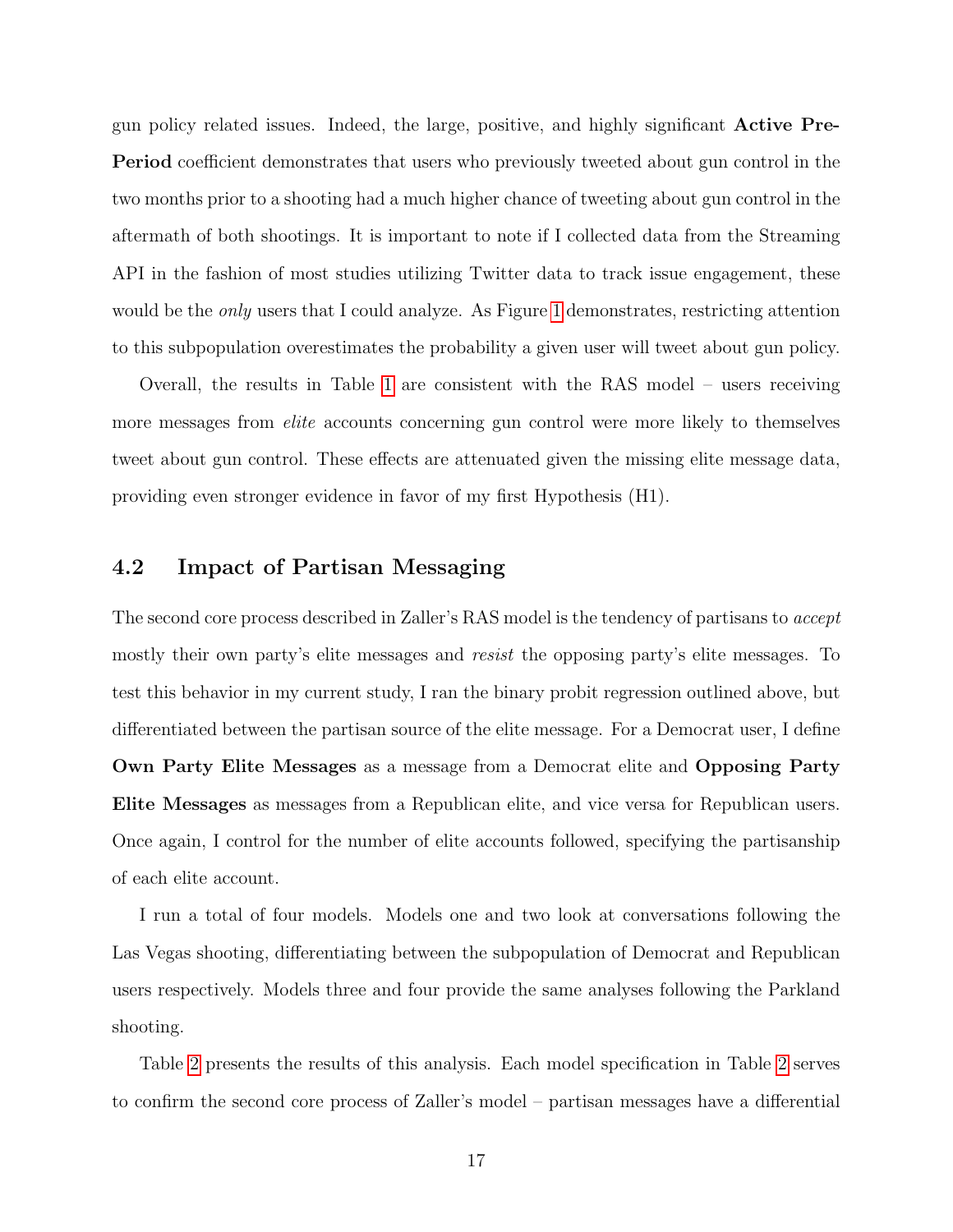<span id="page-17-0"></span>

|                                      | Dependent variable:     |                   |              |                   |
|--------------------------------------|-------------------------|-------------------|--------------|-------------------|
|                                      | Tweet About Gun Control |                   |              |                   |
|                                      | Vegas Shooting          |                   |              | Parkland Shooting |
|                                      | Dem                     | Rep               | Dem          | Rep               |
|                                      | (1)                     | $\left( 2\right)$ | (3)          | (4)               |
| Intercept                            | $-1.11$                 | $-1.59$           | $-1.41$      | $-1.89$           |
|                                      | (0.02)                  | (0.02)            | (0.02)       | (0.02)            |
| Own Party Elite Messages             | 0.15                    | 0.15              | 0.16         | 0.19              |
|                                      | (0.01)                  | (0.01)            | (0.00)       | (0.00)            |
| <b>Opposing Party Elite Messages</b> | 0.05                    | 0.02              | 0.04         | 0.02              |
|                                      | (0.01)                  | (0.01)            | (0.00)       | (0.00)            |
| <b>Active Pre-Period</b>             | 0.59                    | 0.67              | 0.68         | 0.77              |
|                                      | (0.02)                  | (0.01)            | (0.01)       | (0.01)            |
| Own Elite Friends                    | Yes                     | Yes               | Yes          | Yes               |
| <b>Opposing Elite Friends</b>        | Yes                     | Yes               | Yes          | Yes               |
| <b>Followers</b>                     | Yes                     | Yes               | Yes          | Yes               |
| Log Likelihood                       | -46299.24               | $-61773.45$       | $-132062.89$ | $-167377.31$      |
| N                                    | 24,219                  | 31,455            | 24,219       | 31,455            |
| Т                                    | 28                      | 28                | 28           | 28                |

Table 2: Accepting and Rejecting Elite Partisan Messages

∗∗∗p < 0.001, ∗∗p < 0.01, <sup>∗</sup>p < 0.05

impact on a user's propensity to tweet, with gun policy messages from partisan elites of a user's own party associated with higher probabilities of tweeting about gun control. While receiving opposing party elite messages is also positively correlated with the propensity to tweet, the effect is much smaller. Taken together, this provides evidence that users filter elite messages based on their partisan content, with users more likely to engage with an issue if the message comes from an elite of the same party, supporting my second hypothesis (H2).

Table [2](#page-17-0) also reveals some interesting differences between how Democrats and Republicans respond to partisan elites. For Republicans, receiving elite messages from Democrats has a much smaller impact on their propensity to tweet than Republican elites. Zaller's filtering process thus seems to describe Republican behavior better than Democrats in the current analysis.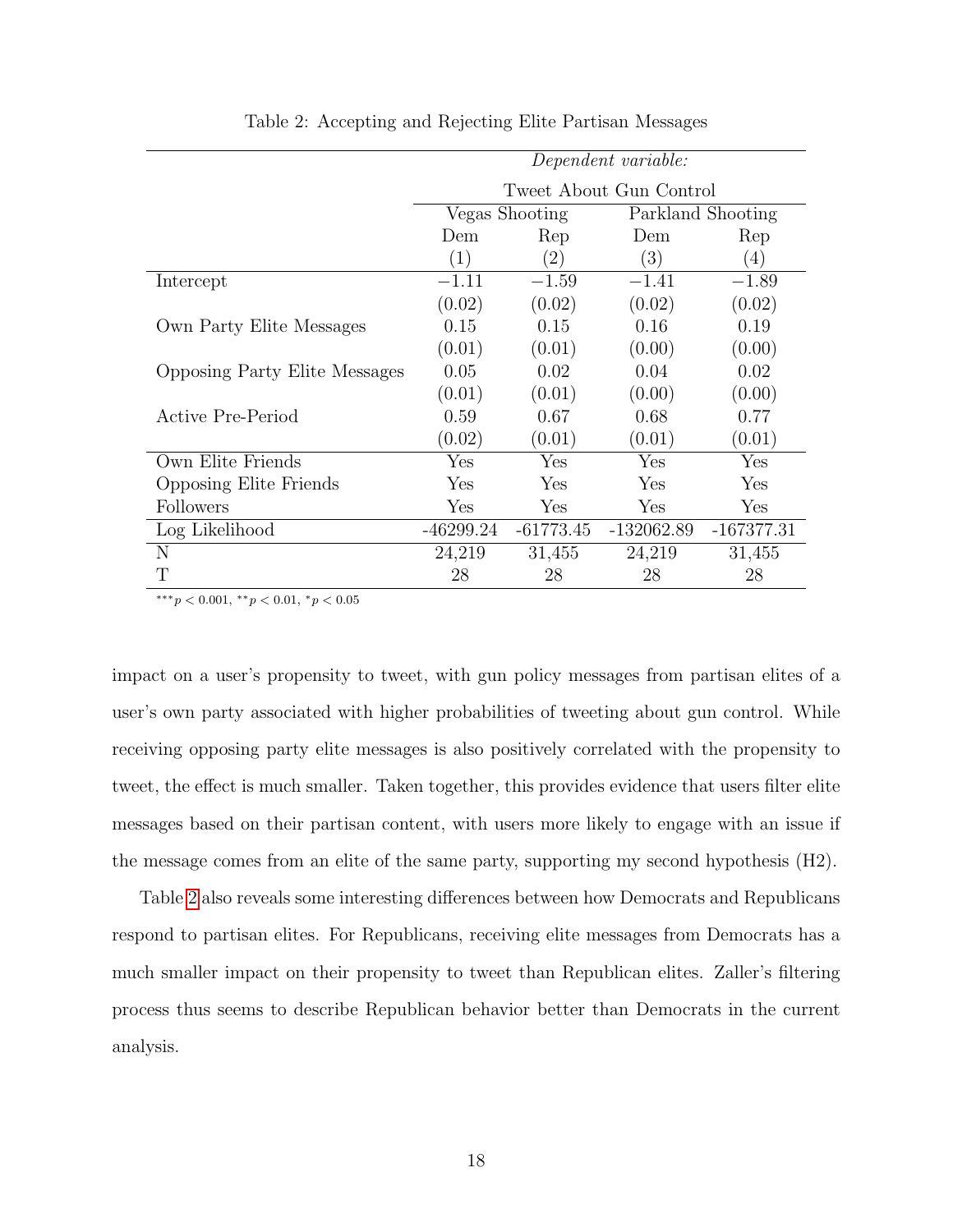Figure 2: 72 Hours Post Parkland Shooting

<span id="page-18-0"></span>

#### 4.3 Determining the Timing of Elite Tweets

The results of Table [1](#page-14-0) and Table [2](#page-17-0) offer strong support in favor of my first two hypotheses: people respond to elite messaging by engaging more with the issue topic themselves, and this effect is strongest when receiving messages from their own party elites. However, one potential issue with these analyses is determining the timing of when tweets were sent and received. That is, while Table [1](#page-14-0) and Table [2](#page-17-0) indicate receiving more elite messages on a given day is correlated with a user sending their own message on that day, it is difficult to tell if elite messages are received before the user sends their own tweet about gun violence. If messages are sent after receiving elite messages, the evidence of a causal link is much stronger.

While challenging to disentangle the timing of messages at the individual level, it is possible to look at the aggregate time trends to determine whether an increase in elite messages is correlated with an increase in messages from the users in my panels. To examine these time trends, I aggregate the number of messages about gun control sent from elites and panel users at the hour level, looking at the trends 72 hours after the Parkland shooting.[15](#page-0-0)

These trends are visualized in Figure [2.](#page-18-0) It is important to note the different scales: there

 $^{15}$  For this analysis, I restrict attention to original tweets, excluding retweets.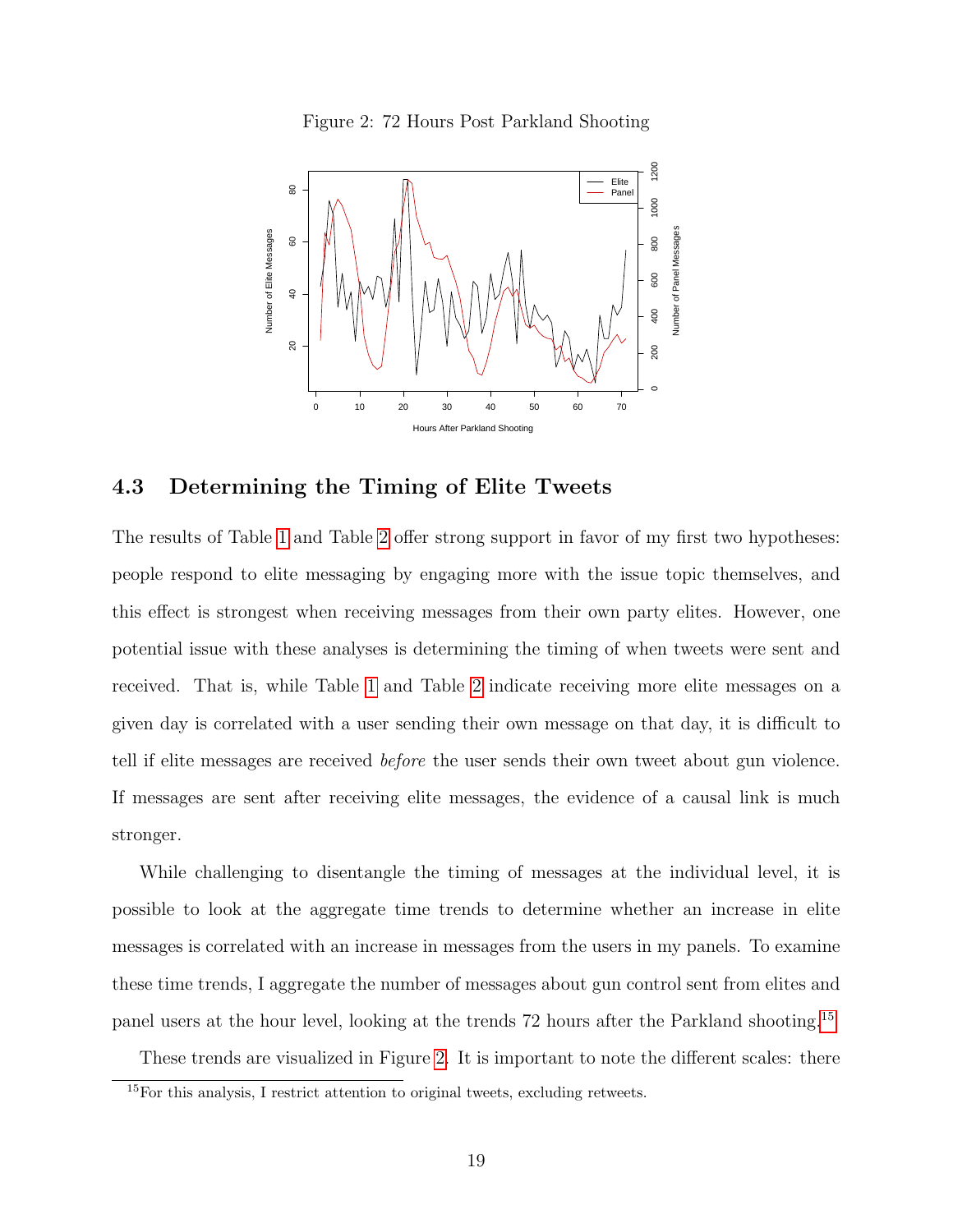are far fewer elite messages sent on an hourly basis than panelist messages. However, the number of messages sent is somewhat misleading, given elites tend to have much higher follower counts than the users in my panel (elites have a median of 24,473 followers while my panel users have a median of 226 followers). Therefore, each elite message has a much wider potential reach, with a single elite message capable of reaching a larger number of users on the Twitter network.

Figure [2](#page-18-0) also reveals how rate limiting impacted elite message collection from the Streaming API. Roughly 24 hours after the shooting, the point in time with the highest number of tweets sent by panel users, there is a large, sudden drop in the number of elite messages collected due to rate limiting. This confirms that I obtain fewer elite messages precisely in the moments the panel users are most likely to tweet about gun legislation, biasing against my hypotheses. This attenuation bias allows me to interpret my results as conservative, lower-bound estimates.

In spite of rate limiting impacting the number of elite messages recorded, Figure [2](#page-18-0) does to indicate that an increase in the number of elite messages about gun control tends to be followed by an increase in the number of messages from users in my panel. This provides evidence that elite messaging about gun control tends to proceed panel user's messages, a necessary assumption of the RAS model.

Beyond a visual inspection, one way to formally test if the fluctuations in one time trend are correlated with similar fluctuations in another time trend is to look at Granger causality. Tests of Granger causality consider the null hypothesis that lagged x-values fail to explain variations in the y-values. I test for Granger causality by considering whether the number of elite messages sent in hour t help predict the number of panel user messages sent in hour  $t+1$ .

The results of these tests are found in Table  $3^{16}$  $3^{16}$  $3^{16}$  Looking at the impact of all elite messages on all panel messages in column one (the trends I visualize in Figure [2\)](#page-18-0), I find the

<sup>&</sup>lt;sup>16</sup>Once again, all these results should be interpreted as conservative estimates; due to rate limiting I collect fewer elite messages precisely at moments there are large increases in panel messages.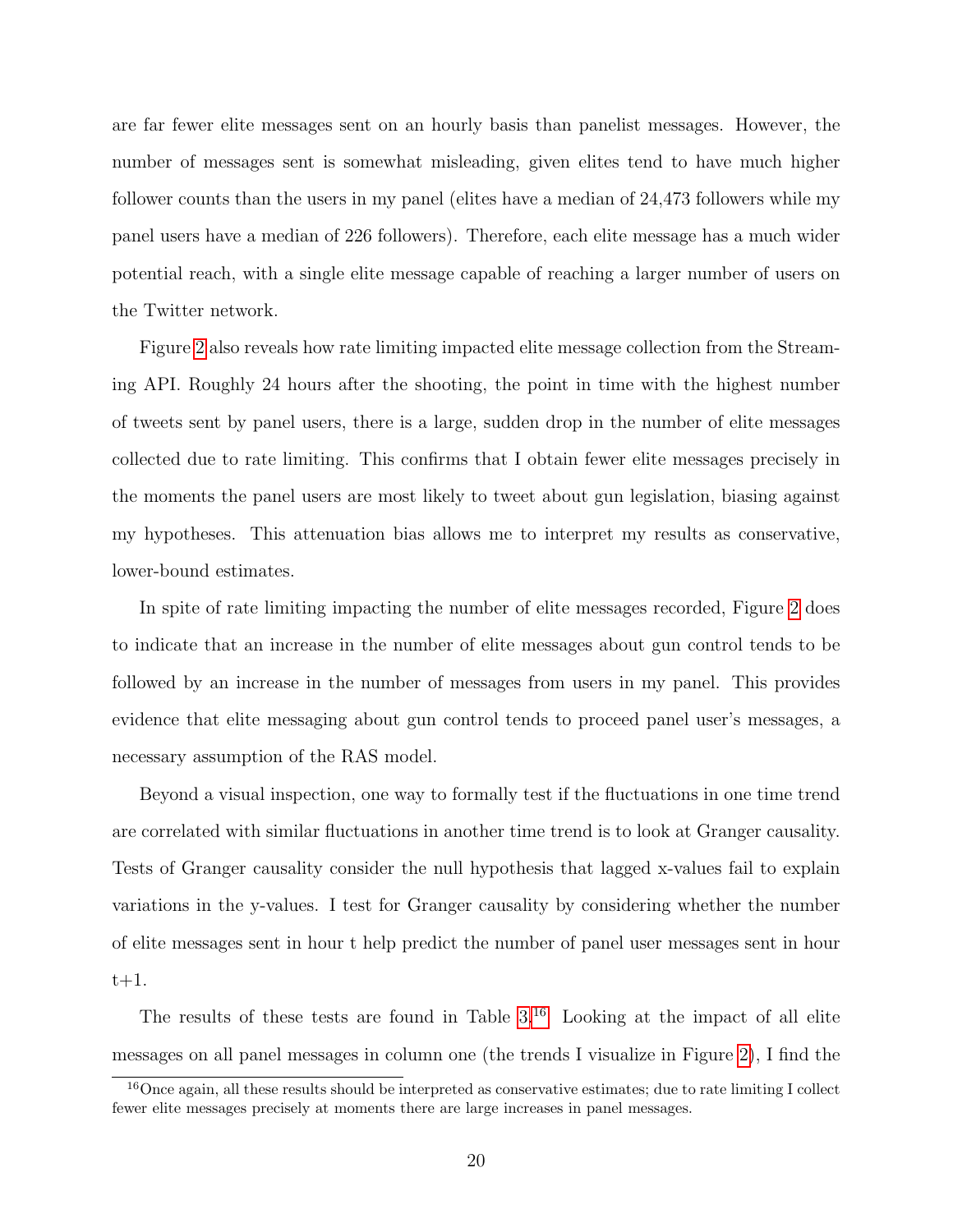<span id="page-20-0"></span>

|         |                     | Own Partisan Elite                                |                  | Against Partisan Elite |                                                   |
|---------|---------------------|---------------------------------------------------|------------------|------------------------|---------------------------------------------------|
| Lag     | Elite $\rightarrow$ | Dem. Elite $\rightarrow$ Rep. Elite $\rightarrow$ |                  |                        | Rep. Elite $\rightarrow$ Dem. Elite $\rightarrow$ |
|         | Panel               | Dem. Panel                                        | Rep. Panel       | Dem. Panel             | Rep. Panel                                        |
|         | (1)                 | $^{\prime}2)$                                     | $\left(3\right)$ | (4)                    | (5)                                               |
| 1 Hour  | $\,0.002\,$         | 0.001                                             | 0.323            | 0.102                  | 0.003                                             |
| 2 Hours | 0.041               | 0.001                                             | 0.049            | 0.133                  | 0.119                                             |
| 3 Hours | 0.530               | 0.022                                             | 0.335            | 0.342                  | 0.45                                              |

Table 3: Granger Causality - P Values

fluctuations in elite messages have a statistically significant impact on the fluctuations in panel messages. This is true for one and two hour lags, but I fail to reject the null at the three hour lag.

When I alter the message streams by the partisan-leaning of the elites and panelists, I see that most of these results are driven by Democrat users in my panel. Democrats seem highly responsive to elite messages from fellow Democrats, as evidenced by the highly significant p-values in column 2. Column 4 demonstrates that Democrats are not as responsive to elite messages from Republicans, providing further evidence that Democrats are more likely to accept messages from their own party's elite.

The results are less clear when looking at the Republican users in my panel. I do not find evidence that the trends in messages from Republican elites are correlated with the trends of the Republican users in my panel, as shown by the largely null results in column 3. Moreover, I find evidence that, at the one-hour lag, Democrat elite messages explain trends in the Republican message stream, which is not what I would expect in the RAS model. This may indicate that the filtering process in the RAS model does not fully explain Republican behavior online – Republicans may choose to engage in the gun policy debate after a large, overall increase in the number of messages sent by Democrat elites.<sup>[17](#page-0-0)</sup>

<sup>&</sup>lt;sup>17</sup>It is possible that this issue engagement comes in the form of countering claims made by Democrats, with Republican users arguing in favor of gun rights precisely when Democrats bring up gun control. This would require a more detailed look at the content of tweets, which is beyond the scope of the current paper.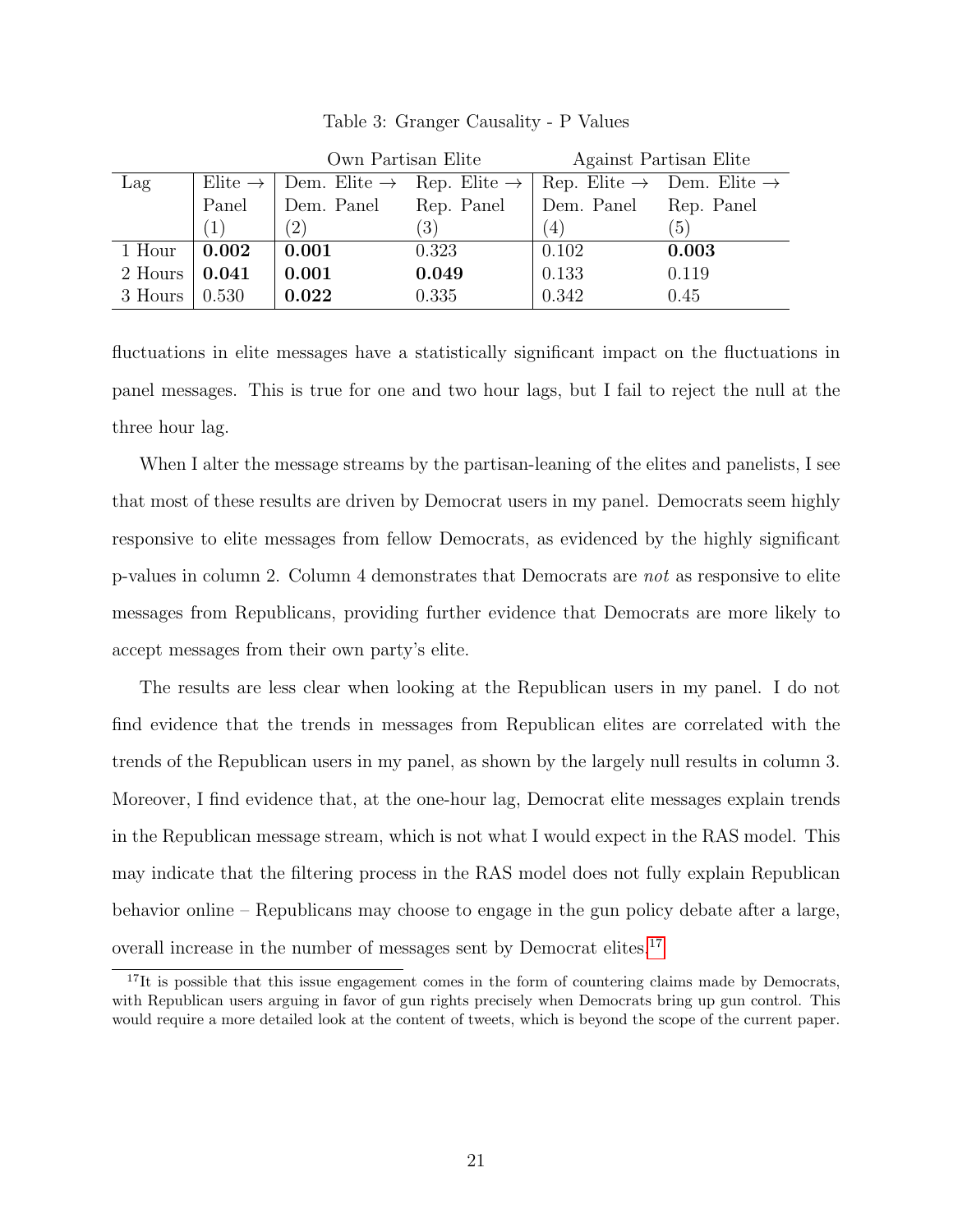### 5 Expanding the Notion of Elite

The previous analysis demonstrates that conventionally defined elite messaging impacts behavior in a way consistent with the RAS model. However, Zaller's original definition of elite political actors described in The Nature and Origins of Mass Opinion has since been expanded by later scholarship (e.g. Friedman 2012, Zaller 2012). Given the somewhat egalitarian nature of Twitter as a platform, where any user can amass any number of followers, it is a natural extension of my present work to consider the impact of other kinds of actors on tweeting behavior.

I conceptualize a *non-conventional elite actor* as a user who is able to reach a large number of other users on Twitter, but would not be considered an *elite* outside of the Twitter platform. To define these actors, I look at users with a high follower count, and thus have high out-degree centrality on the Twitter network, but do not possess the 'verified' tag. These users might be considered 'Twitter famous' given they manage to amass a large following without being "of public interest."[18](#page-0-0)

In order to specify which users are *non-conventional elite actors*, I need to choose a threshold value for 'a large number of followers.' I define this threshold value as 24,473 followers, the median number of followers of the elite actors defined in the previous section. While choosing this threshold value guarantees I choose non-conventional elite actors with similar reach on the Twitter network, I also in some ways bias against the verified elites, half of whom will have fewer followers. Thus, I may be underestimating verified elite actors impact in driving conversations in the following analysis.

To test the impact of 'Twitter famous' actors on conversations about gun policy, I reran the models from Table [1,](#page-14-0) additionally including the number of messages each panel user receives from non-conventional elites. The result of these test are found in Table [4.](#page-22-0)

Table [4](#page-22-0) demonstrates that **non-verified elite messages** have a large, positive, statis-

<sup>&</sup>lt;sup>18</sup>See https://support.twitter.com/articles/119135 for more information on how Twitter determines which accounts receive a verified tag.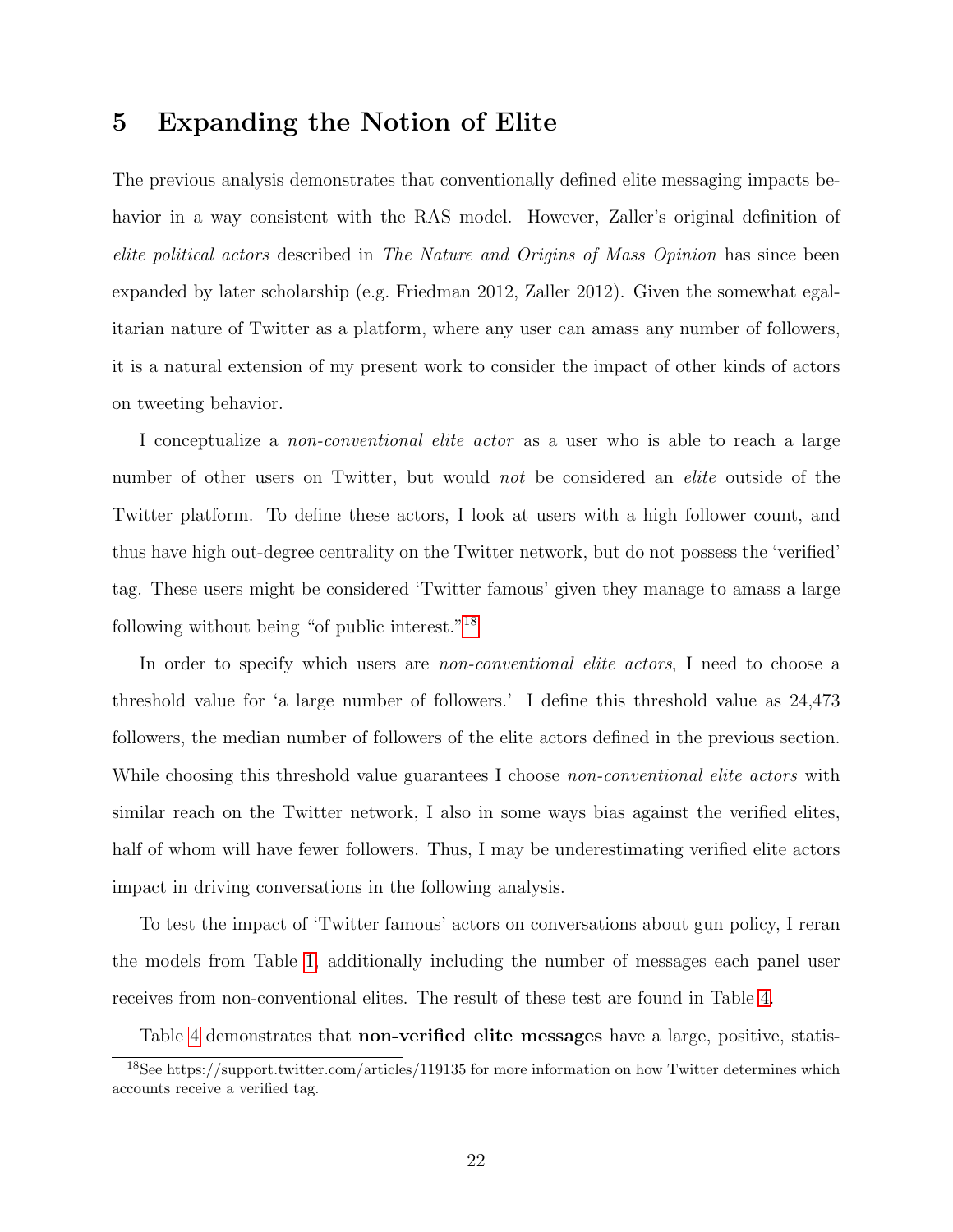<span id="page-22-0"></span>

| Dependent variable:     |                   |                   |                  |
|-------------------------|-------------------|-------------------|------------------|
| Tweet About Gun Control |                   |                   |                  |
|                         |                   | Parkland Shooting |                  |
| No Retweets<br>All      |                   | All               | No Retweets      |
| (1)                     | $\left( 2\right)$ | $\left( 3\right)$ | $\left(4\right)$ |
| $-1.12$                 | $-2.04$           | $-1.47$           | $-2.29$          |
| (0.02)                  | (0.03)            | (0.01)            | (0.03)           |
| 0.09                    | 0.10              | 0.07              | 0.09             |
| (0.00)                  | (0.01)            | (0.00)            | (0.01)           |
| 0.10                    | 0.05              | 0.13              | 0.07             |
| (0.00)                  | (0.01)            | (0.00)            | (0.00)           |
| 0.61                    | 0.50              | 0.68              | 0.44             |
| (0.01)                  | (0.02)            | (0.00)            | (0.01)           |
| $-0.11$                 | $-0.10$           | $-0.10$           | $-0.08$          |
| (0.01)                  | (0.01)            | (0.00)            | (0.01)           |
| Yes                     | Yes               | Yes               | Yes              |
| Yes                     | Yes               | Yes               | Yes              |
| Yes                     | Yes               | Yes               | Yes              |
| $-107618.79$            | $-27032.65$       | $-297235.56$      | $-62947.85$      |
| 55,674                  | 55,674            | 55,674            | 55,674           |
| 28                      | 28                | 28                | 28               |
|                         |                   | Vegas Shooting    |                  |

## Table 4: Expanding the Definition of Poltical Elites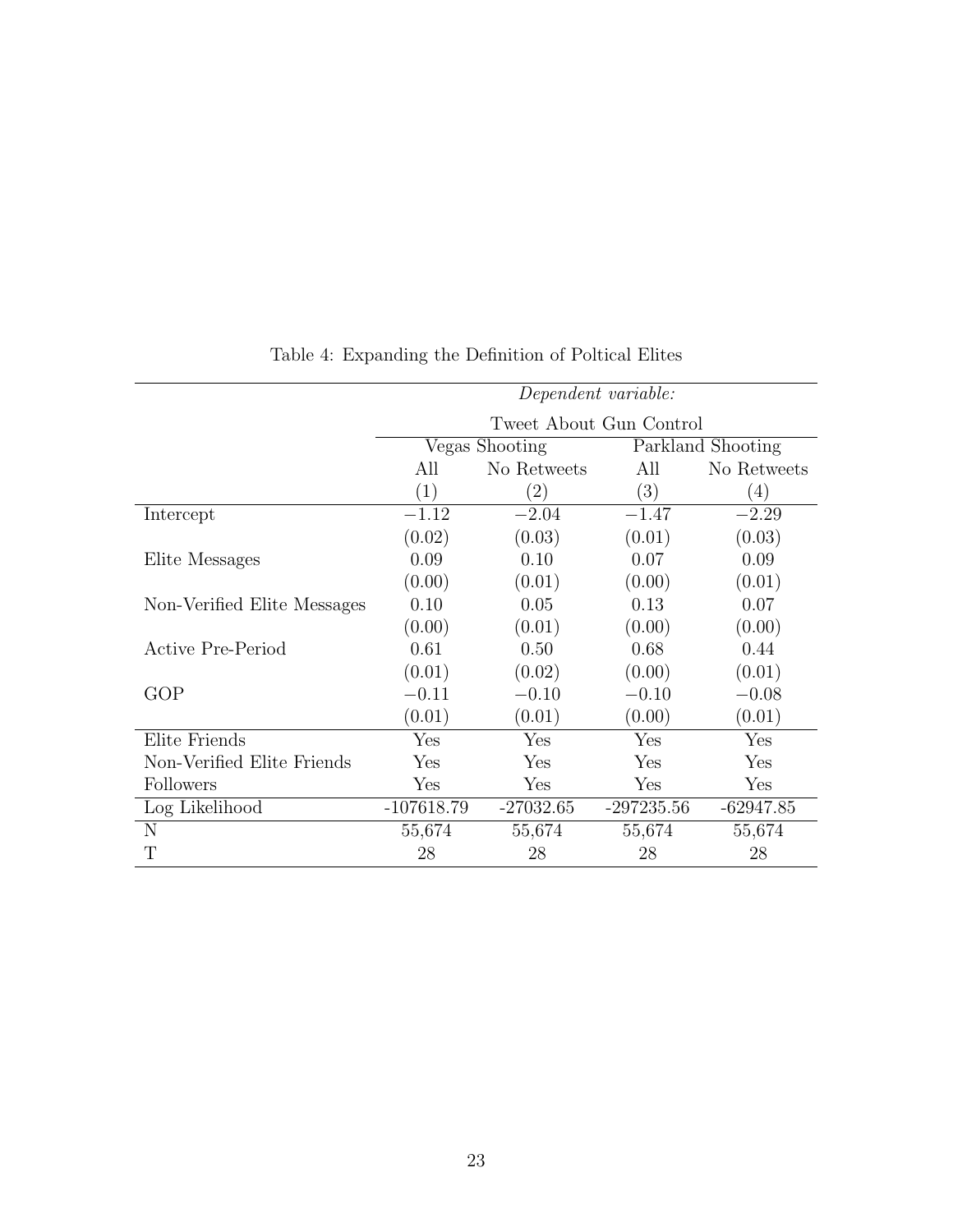tically significant effect on the probability a user will tweet about gun control. This effect is similar in magnitude to receiving messages from verified elite actors, which suggests it is necessary to expand Zaller's original notion elite actors when using the RAS model to explain issue engagement online.

One interesting finding revealed in Table [4](#page-22-0) is that receiving non-verified elite messages has a heterogeneous impact depending on the outcome of interest. When considering any tweet as the dependent variable, non-verified elite messages have a larger impact on the probability a user will tweet than verified elite messages. However, this is reversed when we consider *original* tweets as the outcome of interest, excluding all retweets. Given writing an original message on twitter is in many ways a more costly behavior, this may indicate conventional elites are still more important in driving people to engage with an issue topic. However, the overall results of Table [4](#page-22-0) indicate the necessity in including non-verified elites in any model of opinion formation and activation on Twitter.

### 6 Conclusion

As major events unfold, citizens are forced to update their opinions and choose whether or not to participate in policy debates. In my work, I find that citizens are more likely to engage with an issue topic when they receive elite messages concerning that issue. Partisans react more strongly to incoming messages from elites within their same party, in a way consistent with the RAS model. I further find that people react in a similar way to messages received from non-conventionally defined elites, pointing to the importance of these agents in influencing political conversations online.

This paper also resolves a number of methodological issues that affect the study of issue engagement online. While a large number of studies track issue topics on Twitter, by selecting on the dependent variable all of this work has a sampling problem that could potentially bias results. I avoid this sampling problem by building a large panel of partisan Twitter users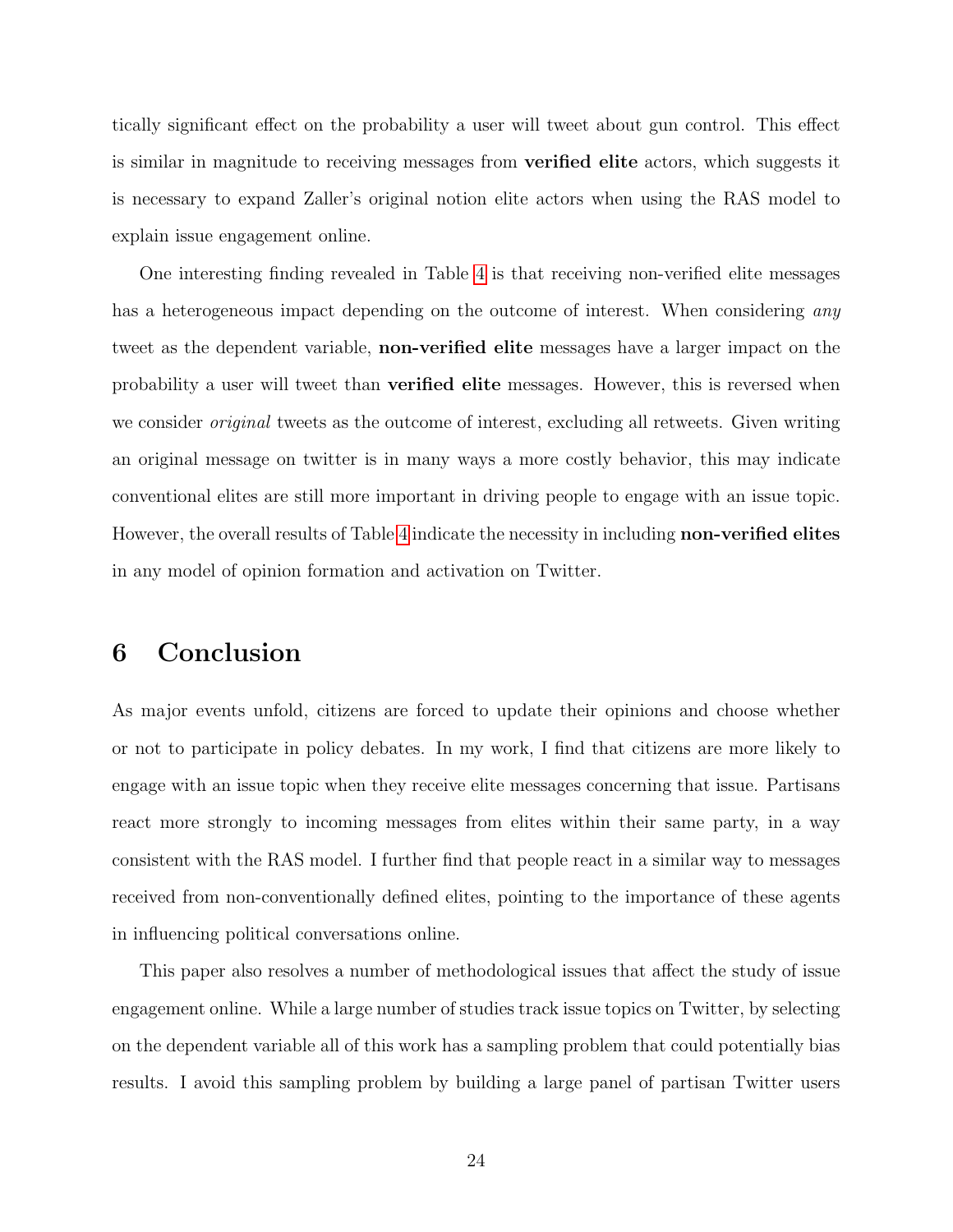and obtaining their full Twitter histories, regardless of whether or not they discuss the policy issue in question. By supplementing these Twitter histories with a full list of the accounts each user follows, I am able to directly estimate each user's incoming message stream.

There are a number of ways this current work can be extended. First, I only look at a single issue area – discussions of gun policies in the wake of mass shootings. While I make this decision given the predictable nature of the elite message streams after a major shooting, future work should extend my analysis to other issue domains to find whether these results are consistent. Second, I only look at issue activation instead of issue change. In the domain of gun control, where partisan opinion is highly polarized and unlikely to change, this represents a necessary approach. In fact, finding that elite messaging can increase the likelihood of issue engagement even in this highly polarized issue domain provides stronger evidence that online behavior is consistent with the RAS model. Still, extending these analyses to other political topics in other issue areas where opinion change is more likely will allow for further confirmation that the RAS model applies in the realm of social media.

Overall, my current work finds that the RAS model still has the power to explain citizen behavior and how individual's form and express their opinions online. The unique attributes of social media data allow me to directly estimate each user's unique incoming message stream, granting me the ability to directly test how elite messaging impacts an issue topic's salience. These positive findings suggest that future scholarship using social media data to study and measure changing political opinions online can and should utilize the RAS model in organizing and interpreting empirical findings.

These findings have broad implications. In considering the gun control debate, these findings suggest elite messaging increases the likelihood citizens will themselves discuss gun control. The fact that citizens filter messages based on the partisan source of the elite sender helps explain why the issue remains so polarized – while Democrat elites can increase the likelihood Democrats will engage with the gun control debate, so too can Republican elites energize Republicans. Highlighting the importance of non-traditionally defined elite actors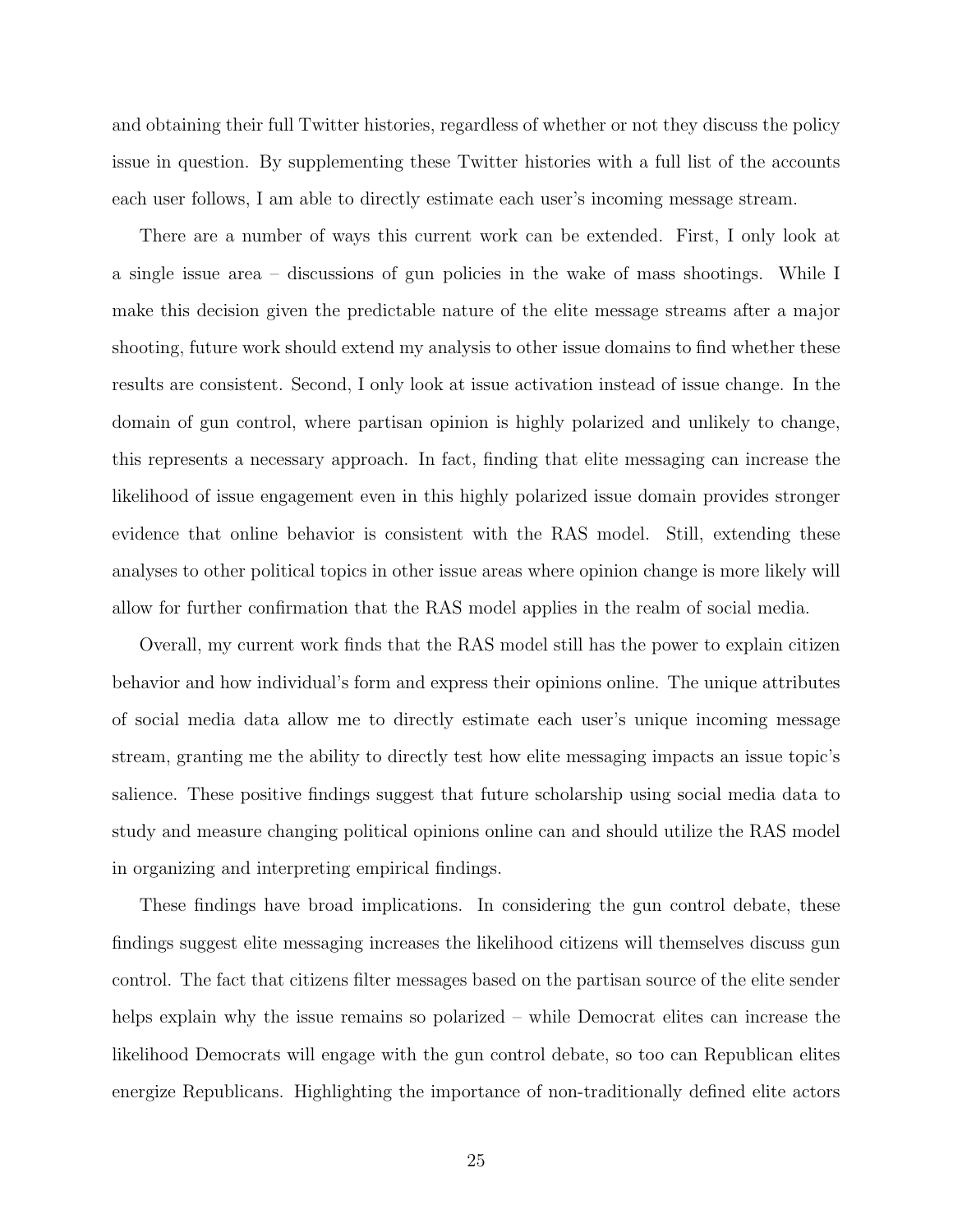further demonstrates the power of citizens themselves to influence public opinion; despite being outside the 'public eye,' amassing a large network of followers can give any individual the power to influence public engagement with issues. Analyzing how individuals respond to elite messages and cues online can help explain voter behavior as social media continues to play an important role in fostering political communication.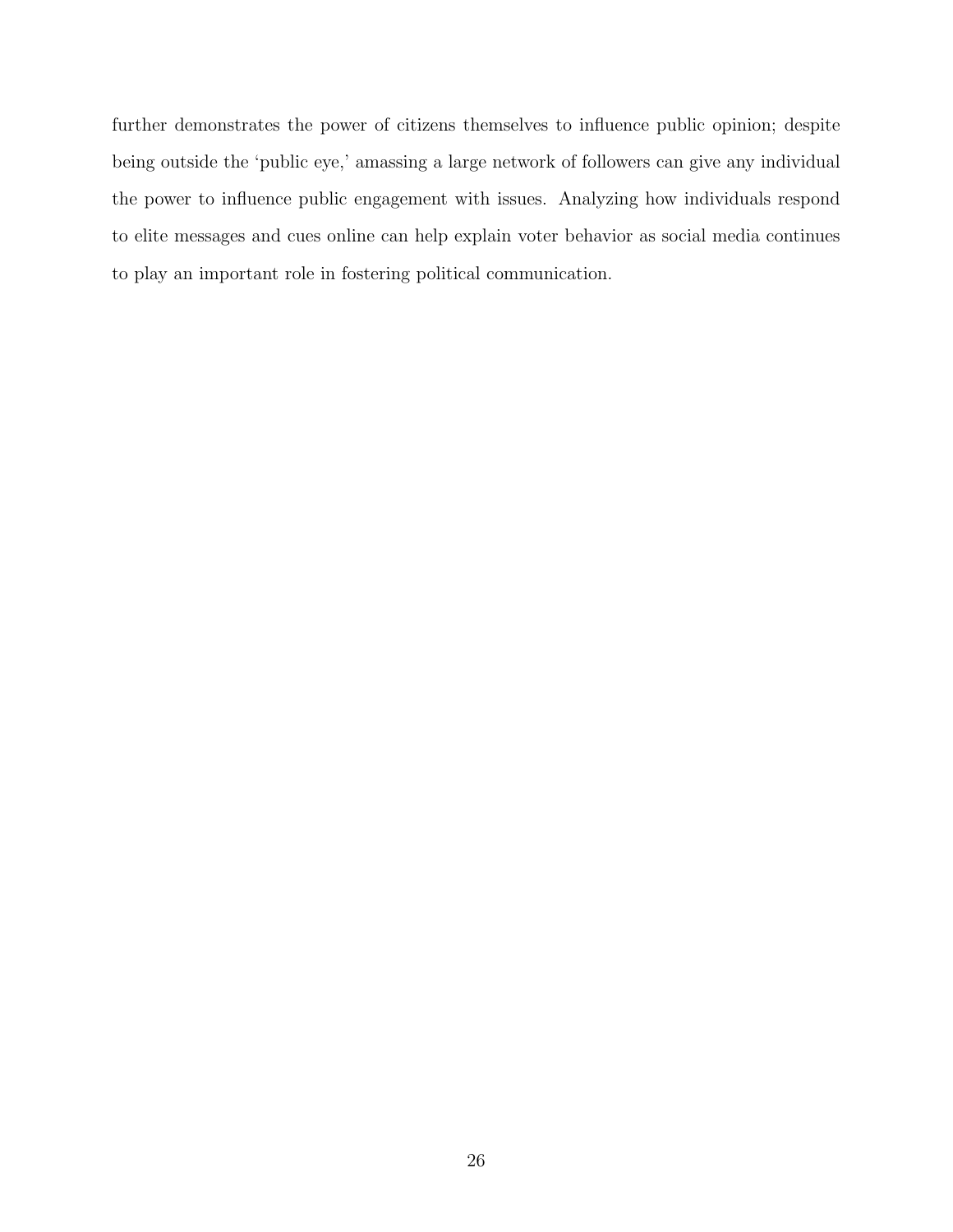### References

- Asur, Sitaram, Bernardo A. Huberman, Gabor Szabo & Chunyan Wang. 2011. Trends in Social Media : Persistence and Decay. In International AAAI Conference on Web and Social Media.
- Atkeson, Lonna Rae & Cherie D. Maestas. 2012. Catastrophic Politics: How Extraordinary Events Redefine Perceptions of Government. Cambridge University Press.
- Barberá, Pablo. 2015. "Birds of the Same Feather Tweet Together: Bayesian Ideal Point Estimation Using Twitter Data." Political Analysis 23(1):76–91.
- Baumgartner, Frank R. & Bryan D. Jones. 1993. Agendas and Instability in American Politics. University of Chicago Press.
- Beauchamp, Nicholas. 2017. "Predicting and Interpolating State-level Polls using Twitter Textual Data." American Journal of Political Science 61(2):490–503.
- Bennett, W. Lance & Shanto Iyengar. 2008. "A New Era of Minimal Effects? The Changing Foundations of Political Communication." Journal of Communication 58(4):707–731.
- Boulianne, Shelley. 2015. "Social Media Use and Participation: A Meta-Analysis of Current Research." Information, Communication, and Society 18(5):524–53,.
- Carmines, Edward G. & James A. Stimson. 1980. "The Two Faces of Issue Voting." The American Political Science Review 74(1):78–91.
- Chong, Dennis & James N. Druckman. 2007. "Framing Public Opinion in Competitive Democracies." American Political Science Review 101(4):637–655.
- Converse, Philip E. 1964. The Nature of Belief Systems in Mass Publics. In Ideology and Discontent, ed. David Apter. New York: Free Press pp. 206–261.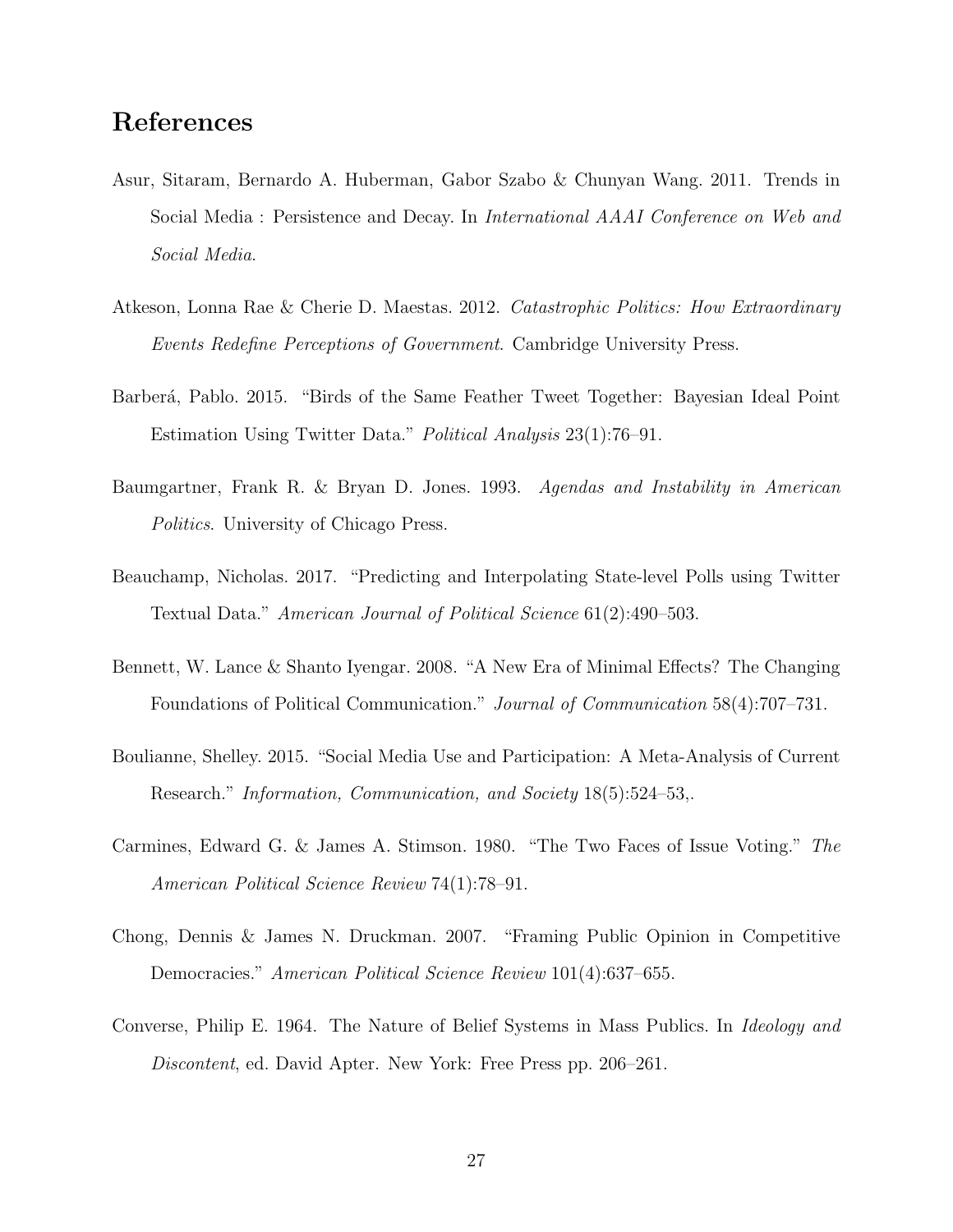- Downs, Antony. 1972. "Up and Down with Ecology-the Issue-Attention Cycle." The Public Interest 28:38–50.
- Dunlap, Riley E., Aaron M. McCright & Jerrod H. Yarosh. 2016. "The Political Divide on Climate Change: Partisan Polarization Widens in the U.S." Environment: Science and Policy for Sustainable Development 58(5):4–23.
- Friedman, Jeffery. 2012. "Beyond Cues and Political Elites: The Forgotten Zaller." Critical Review: A Journal of Politics and Society 24(4):417–462.
- Gimpel, James G. 1998. "Packing Heat at the Polls: Gun Ownership, Interest Group Endorsements, and Voting Behavior in Gubernatorial Elections." Social Science Quarterly 79(3):634–648.
- Haider-Markel, Donald P. & Mark R. Joslyn. 2003. "Gun Policy, Opinion, Tragedy, and Blame Attribution: The Conditional Influence of Issue Frames." Journal of Politics 63(2).
- Hutchings, Vincent L. 2003. Public Opinion and Democratic Accountability: How Citizens Learn about Politics. Princeton University Press.
- Kam, Cindy. 2012. "The Psychological Veracity of Zaller's Model." Critical Review: A Journal of Politics and Society 24(4):545–568.
- Krosnick, Jon A. 1990. "Government Policy and Citizen Passion: A Study of Issue Publics in Contemporary America." Political Behavior 12(1):59–92.
- Larsson, Anders Olof & Hallvard Moe. 2012. "Studying Political Microblogging: Twitter Users in the 2010 Swedish Election Campaign." Critical Review: A Journal of Politics and Society 14(5):729–747.
- Lupia, Arthur. 1992. "Busy Voters, Agenda Control, and the Power of Information." American Political Science Review 86:390–403.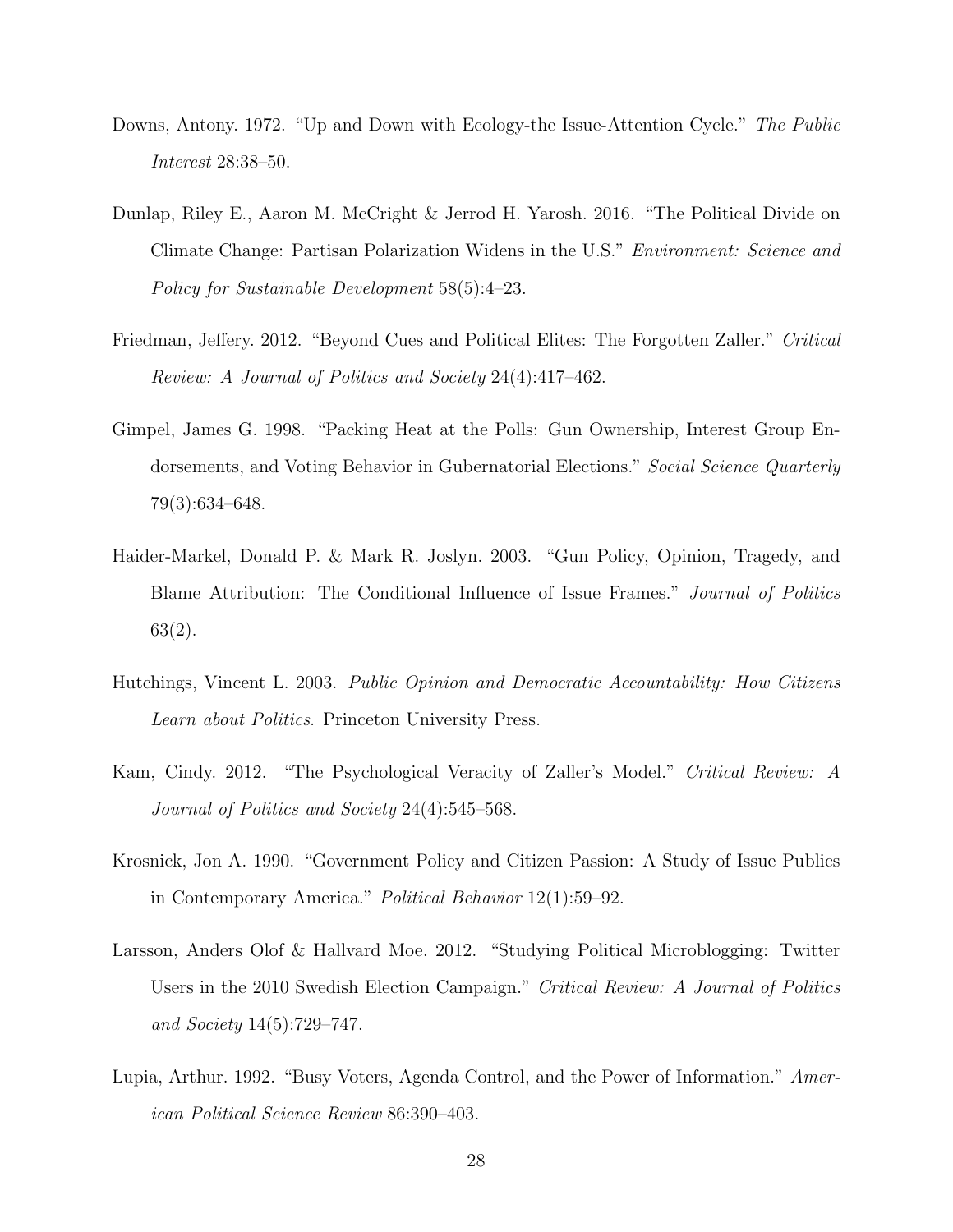- Lupia, Arthur. 1994. "Shortcuts versus Encyclopedias: Information and Voting Behavior in California Insurance Reform Elections." American Political Science Review 86:63–76.
- Malarz, Krzysztof, Piotr Gronek & Krzysztof Kulakowski. 2009. "Zaller-Deffuant Model of Mass Opinion." Journal of Artificial Societies and Social Simulation 14(1).
- McGinty, Emma E., Daniel W. Webster, Jon S. Vernick & Colleen L. Barry. 2013. Public Opinion on Proposals to Strengthen U.S. Gun Laws: Findings from a 2013 Survey. In Reducing Gun Violence in America: Informing Policy With Evidence and Analysis, ed. Daniel W. Webster & Jon S. Vernick. Baltimore, MD: Johns Hopkins University Press pp. 206–261.
- McLeod, Jack M., Lee B. Becker & James E. Byrnes. 1974. "Another Look At the Agenda-Setting Function of the Press." Communication Research 1:131–166.
- Morstatter, Fred, Jurgen Pfeffer, Huan Liu & Kathleen M. Carley. 2013. Is the Sample Good Enough? Comparing Data from Twitter's Streaming API with Twitter's Firehose. In International AAAI Conference on Web and Social Media.
- Mutz, Diana C. & Joe Soss. 1974. "Reading Public Opinion: The Influence of News Coverage on Perceptions of a Public Sentiment." Public Opinion Quarterly 61(3):431–451.
- Newman, Benjamin J. & Todd Hartman. Forthcoming. "Mass Shootings and Public Support for Gun Control." British Journal of Political Science .
- O'Connor, Brendan, Ramnath Balasubramanyan & Bryan R. Routledge. 2010. From Tweets to Polls: Linking Text Sentiment to Public Opinion Time Series. In Proceedings of the Fourth International AAAI Conference on Weblogs and Social Media.
- Page, Benjamin I. & Robert Y. Shapiro. 1992. The Rational Public: Fifty Years of Trends in American's Policy Preferences. University of Chicago Press.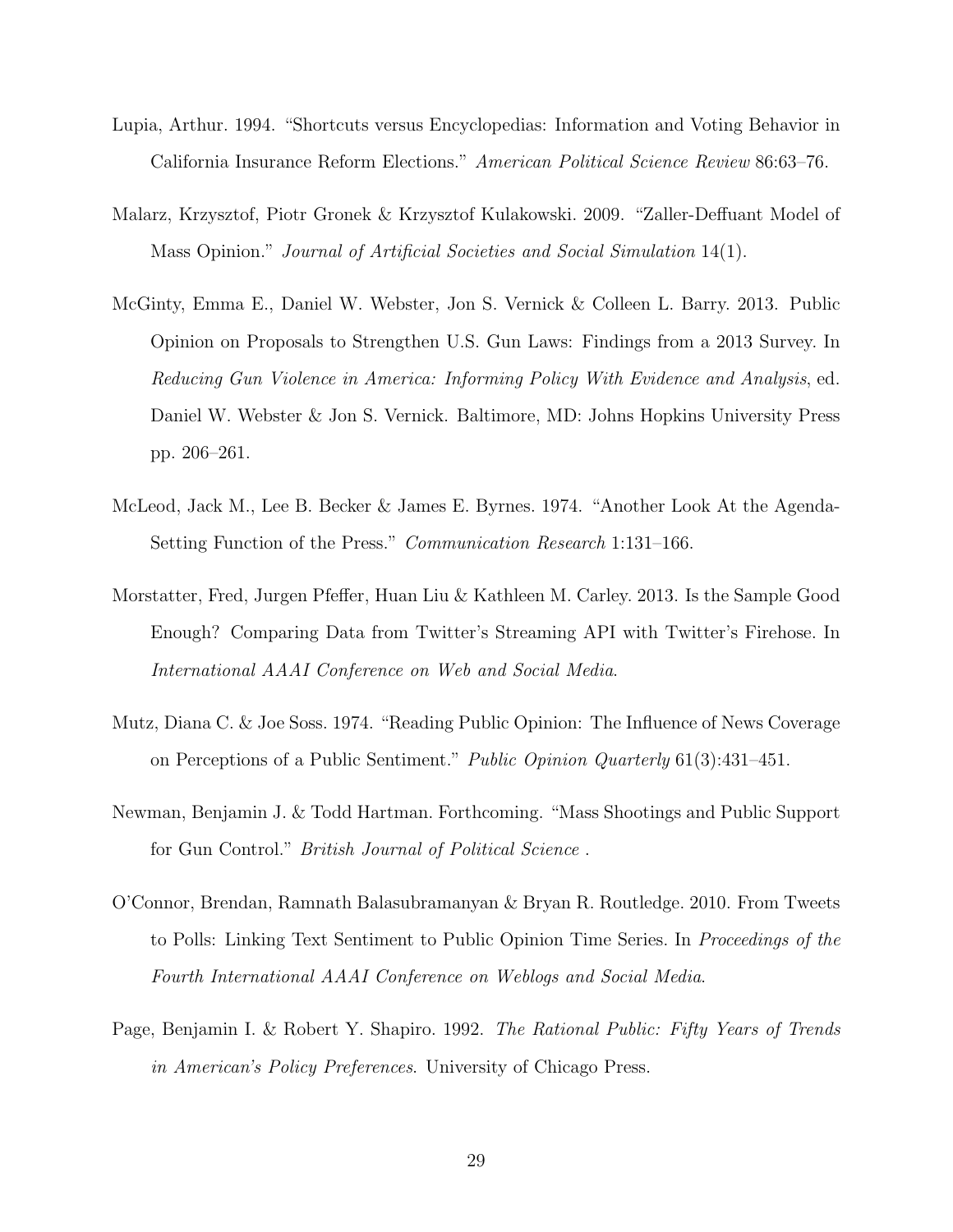- Peters, B. Guy & Brian W. Hogwood. 1985. "In Search of the Issue-Attention Cycle." The Journal of Politics 47(1):238–253.
- Popkin, Samuel L. 1991. The Reasoning Voter: Communication and Persuasion in Presidential Campaigns. University of Chicago Press.
- Rogowski, Jon C. & Patrick D. Tucker. Forthcoming. "Critical Events and Attitude Change: Support for Gun Control after Sandy Hook." Political Science Research and Methods.
- Scheufele, Dietram A. & David Tewksbury. 2007. "Framing, Agenda Setting, and Priming: The Evolution of Three Media Effects Models." Journal of Communication 57(1):9–20.
- Shearer, Elisa & Jeffrey Gottfied. 2017. "News Use Across Social Media Platforms 2017 s." Pew Research Center .
- Sheufele, Dietram A. 1999. "Framing as a Thoery of Media Effects." Journal of Communication 49(1):103–122.
- Spitzer, Robert J. 2007. The Politics of Gun Control. 4th ed. CQ Press.
- Straka, Milan & Jana Straková. 2017. Tokenizing, POS Tagging, Lemmatizing and Parsing UD 2.0 with UDPipe. In Proceedings of the CoNLL 2017 Shared Task: Multilingual Parsing from Raw Text to Universal Dependencies. Vancouver, Canada: Association for Computational Linguistics pp. 88–99. URL: http://www.aclweb.org/anthology/K/K17/K17-3009.pdf
	-
- Tumasjan, Andranik, Timm O. Sprenger, Philipp G. Sandner & Isabell M. Welpe. 2013. Predicting Elections with Twitter: What 140 Characters Reveal about Political Sentiment. In Fourth International AAAI Conference on Weblogs and Social Media.
- Vreese, Claes H. de & Peter Neijens. 2016. "Measuring Media Exposure in a Changing Communication Environment." Communication and Methods and Measures 10(2-3).